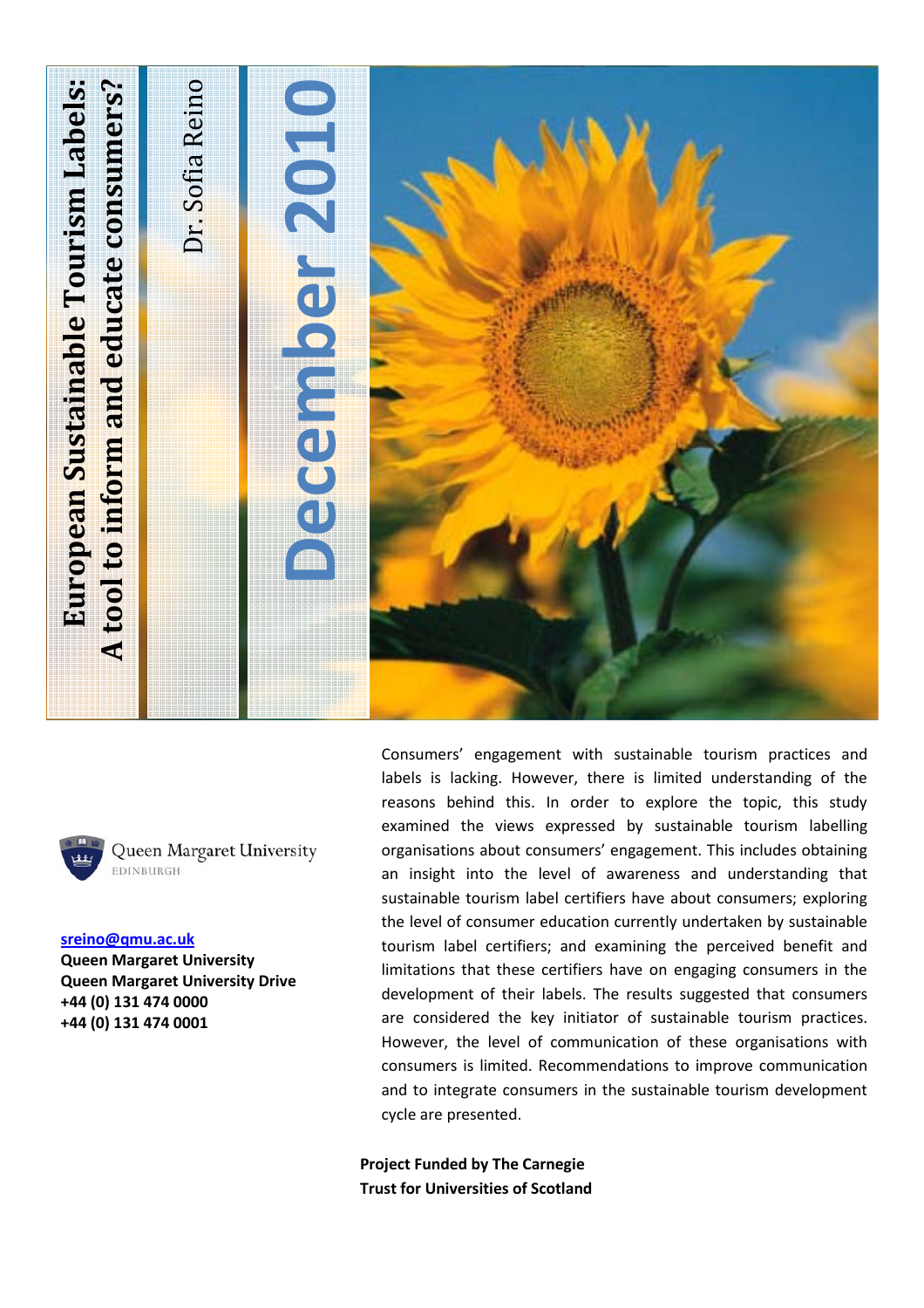### **Acknowledgements**

The author would like to thank The Carnegie Trust for Universities of Scotland for supporting this project through funding. Thank you also to the participants from Green Business UK Ltd., Legambiente Turismo, Latvian Country Tourism Association Lauku Celotajs, Steinbock and the Green Key. And finally, thank you to Dr. Monika Schröder for her ongoing advice and support throughout the project.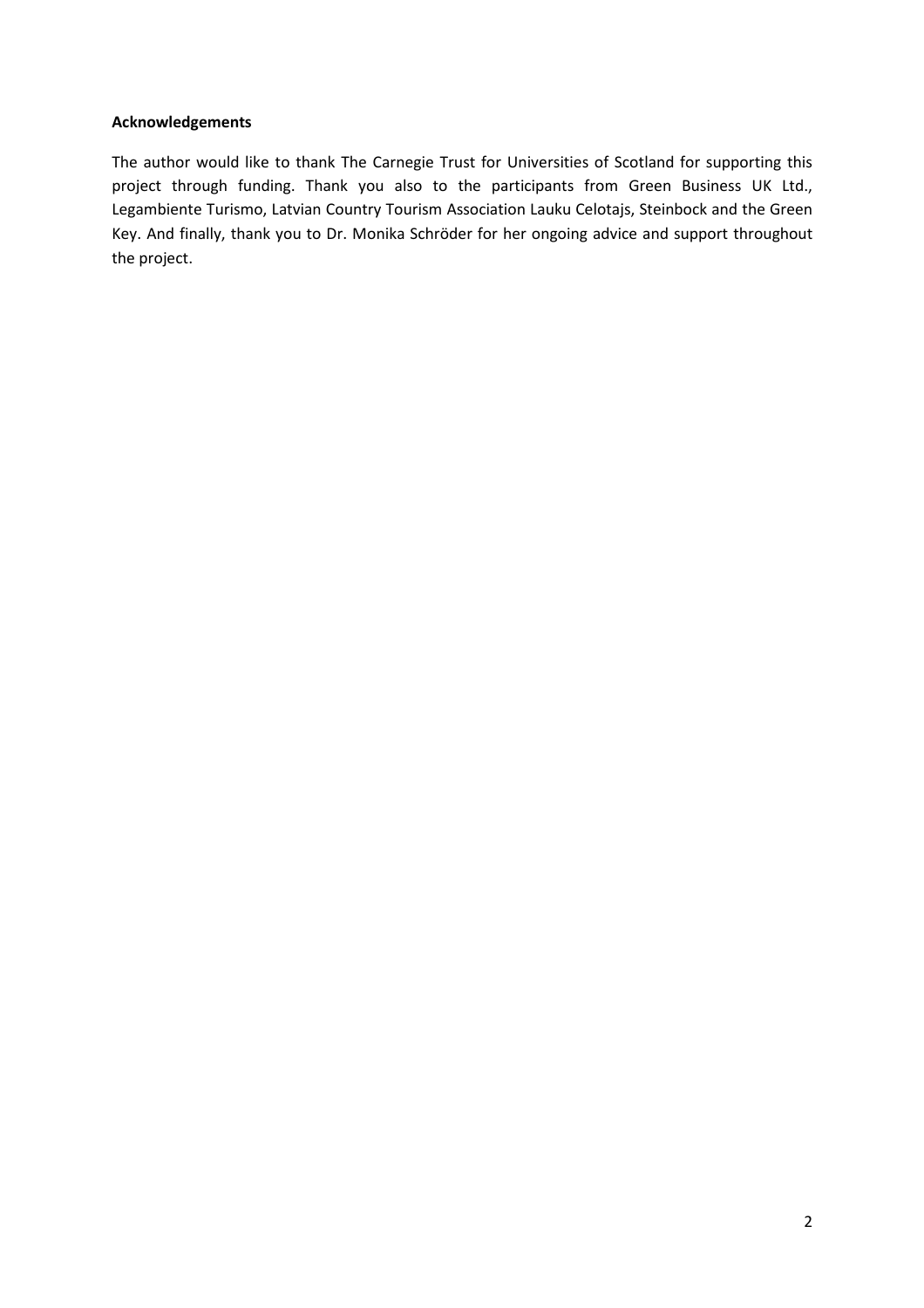| <b>Table of Contents</b>                                            | Page |
|---------------------------------------------------------------------|------|
| 1. Introduction                                                     | 5    |
| 2. Background                                                       | 5    |
| 3. Methods                                                          | 6    |
| 4. Results                                                          | 7    |
| 4.1 Nature, Background and Principles of Sustainable Tourism Labels | 7    |
| 4.1.1 Green Tourism Business Scheme                                 | 7    |
| 4.1.2 Green Certificate                                             | 7    |
| 4.1.3 Steibock                                                      | 8    |
| 4.1.4 Legambiente Turismo                                           | 9    |
| 4.1.5 Green Key                                                     | 10   |
| 4.2 Scheme Development Process                                      | 10   |
| 4.2.1 Green Tourism Business Scheme                                 | 10   |
| 4.2.2 Green Certificate                                             | 11   |
| 4.2.3 Steibock                                                      | 11   |
| 4.2.4 Legambiente Turismo                                           | 11   |
| 4.2.5 Green Key                                                     | 12   |
| 4.3 Perceived Drivers of Sustainable Labelling Adoption             | 12   |
| 4.3.1 Green Tourism Business Scheme                                 | 12   |
| 4.3.2 Green Certificate                                             | 12   |
| 4.3.3 Steibock                                                      | 13   |
| 4.3.4 Legambiente Turismo                                           | 13   |
| 4.3.5 Green Key                                                     | 13   |
| 4.4 Views on Consumer Engagement                                    | 13   |
| 4.4.1 Green Tourism Business Scheme                                 | 13   |
|                                                                     |      |

**<sup>4.4.2</sup> Green Certificate** 14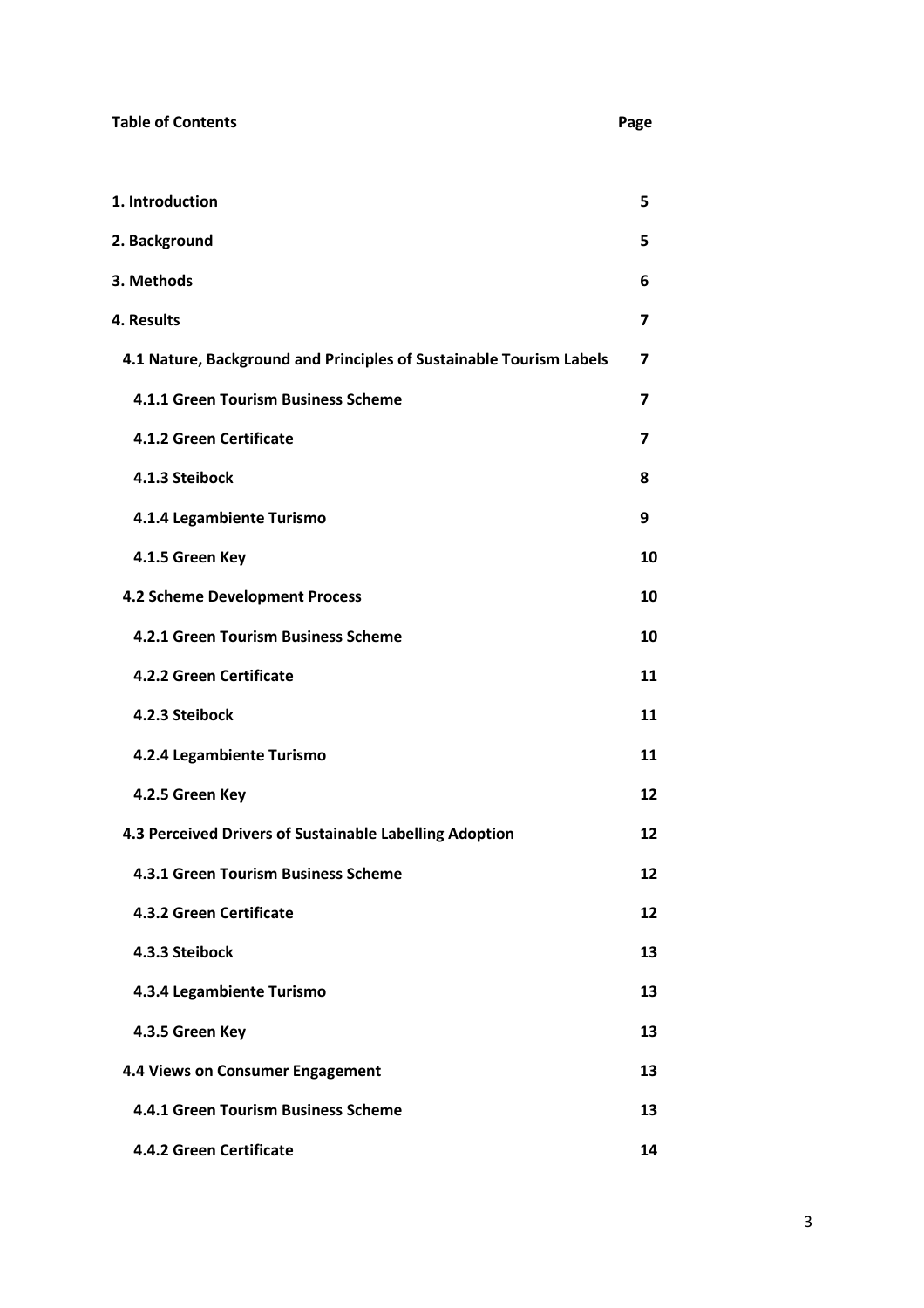| 4.4.3 Steibock                                                  | 14 |
|-----------------------------------------------------------------|----|
| 4.4.4 Legambiente Turismo                                       | 14 |
| 4.4.5 Green Key                                                 | 14 |
| <b>4.5 Communication with Consumers</b>                         | 15 |
| 4.5.1 Green Tourism Business Scheme                             | 15 |
| 4.5.2 Green Certificate                                         | 15 |
| 4.5.3 Steibock                                                  | 16 |
| 4.5.4 Legambiente Turismo                                       | 16 |
| 4.5.5 Green Key                                                 | 16 |
| 4.6 Challenges/Trends of Sustainable Tourism Labels             | 17 |
| 4.6.1 Green Tourism Business Scheme                             | 17 |
| 4.6.2 Green Certificate                                         | 17 |
| 4.6.3 Steibock                                                  | 18 |
| 4.6.4 Legambiente Turismo                                       | 18 |
| 4.6.5 Green Key                                                 | 18 |
| <b>5. Conclusions</b>                                           | 18 |
| 6. Recommendations and Further Research                         | 19 |
| 7. References                                                   | 21 |
| <b>Appendix 1. Draft Interview Questions</b>                    | 22 |
| <b>Appendix 2. Information Sheet for Potential Participants</b> | 25 |
| <b>Appendix 3. Consent Form</b>                                 | 27 |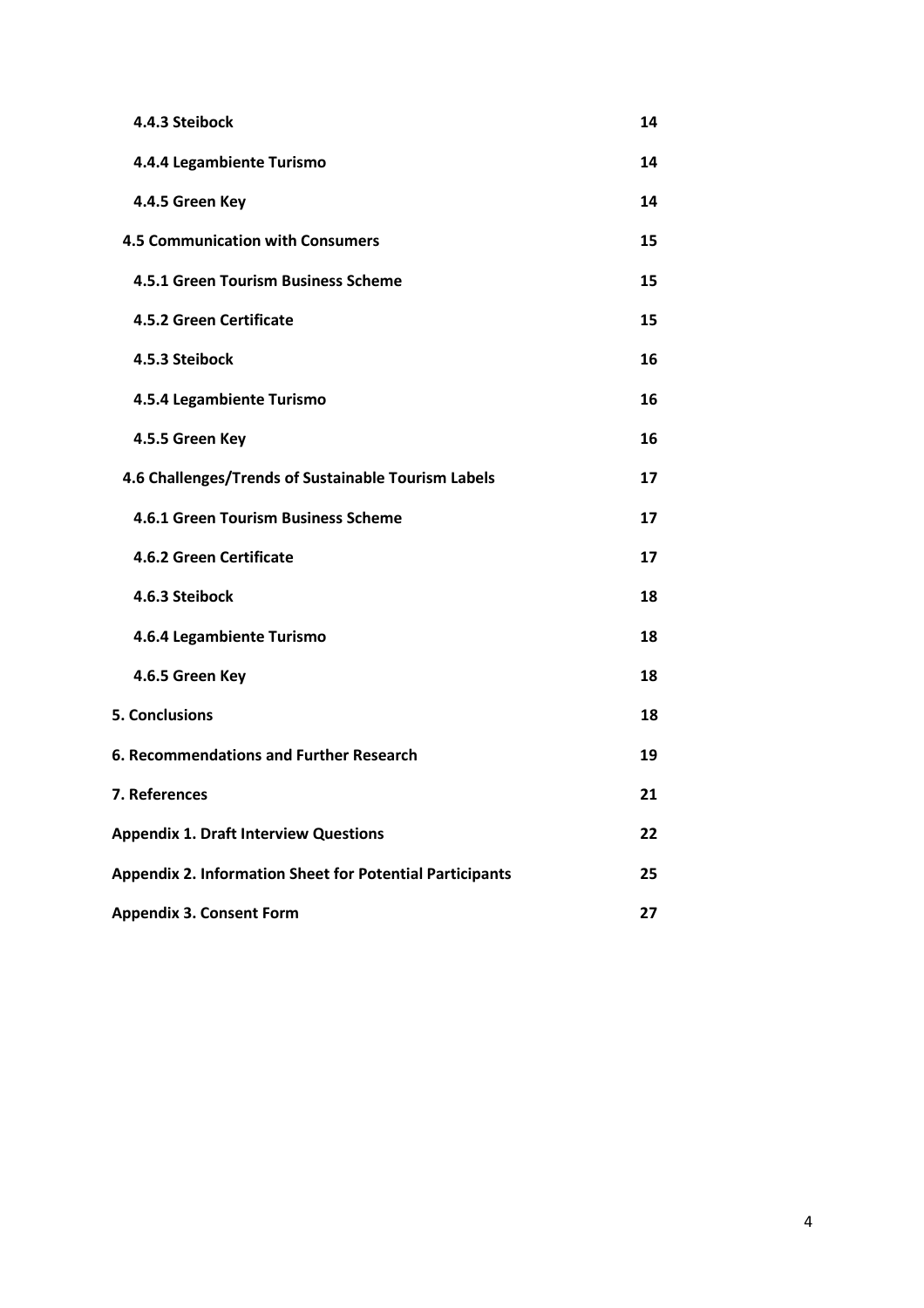#### **1. Introduction**

Mass consumption is endangering the future of our world, and tourism has contributed significantly to this situation. However, tourism can also bring extensive benefits to society. In an attempt to promote sustainable practices labelling has been developed (Font, 2001). Nevertheless, businesses only seem to support sustainable labelling initiatives if they perceive a financial benefit, such as increased demand for their products (Harris, 2007). But the literature also suggests a limited engagement of consumers with sustainable tourism labels (Manaktola & Jauhari, 2007). This suggests that a significant research effort is needed to address this limited engagement.

In order to provide a robust baseline for major research in the area, The Carnegie Trust for the Universities of Scotland has funded this preliminary study. The aim of this initial work is to examine the level of engagement that sustainable tourism organisations across Europe have with consumers, and their views on this engagement. The findings are expected to be of value in their own right, but very importantly, they will also inform the research approach of a longer term study. The following outlines the main objectives of this project:

- To obtain an insight into the level of understanding that sustainable tourism label certifiers have of the potential consumers of the products they label.

- To explore the extent of consumer education which is currently undertaken by sustainable tourism label certifiers.

- To examine certifiers' perceived benefits and limitations regarding consumer involvement in the development of their labels.

## **2. Background**

Tourism has been defined as "… the sum of the phenomena and relationships resulting from travel and stay of non residents…" (Hunziker and Krapf in: Burkart and Medlik, 1972). And sustainable tourism development encompasses economic, ecological and local sustainability (Hunter, 1995), with key features such as a community's resources, both natural and cultural, and its amenities. Hence, sustainability is not only concerned with the natural environment but also with wider questions of social need and welfare, economic opportunity and equity in terms of the tourism destination.

It has been argued that tourism businesses, as well as consumers themselves, are demonstrating their willingness to embrace more environmentally friendly policies, placing a strong focus on labelling aspects (Font, 2001). However, despite consumers' increased awareness of sustainability issues over the last two decades, sustainability values still fail to significantly influence tourist behaviour (Sharpley, 2001). But the impact of consumers' engagement would not only be determined by their responsible consumption. In turn, Harris (2007) suggests that businesses only seem to support sustainable labelling if they perceive a financial benefit. An increase in the demand for their products is an obvious financial benefit for businesses. Therefore, if consumers engaged more actively in the demand of sustainable products, a more proactive approach in the adoption of responsible practices by businesses could be expected.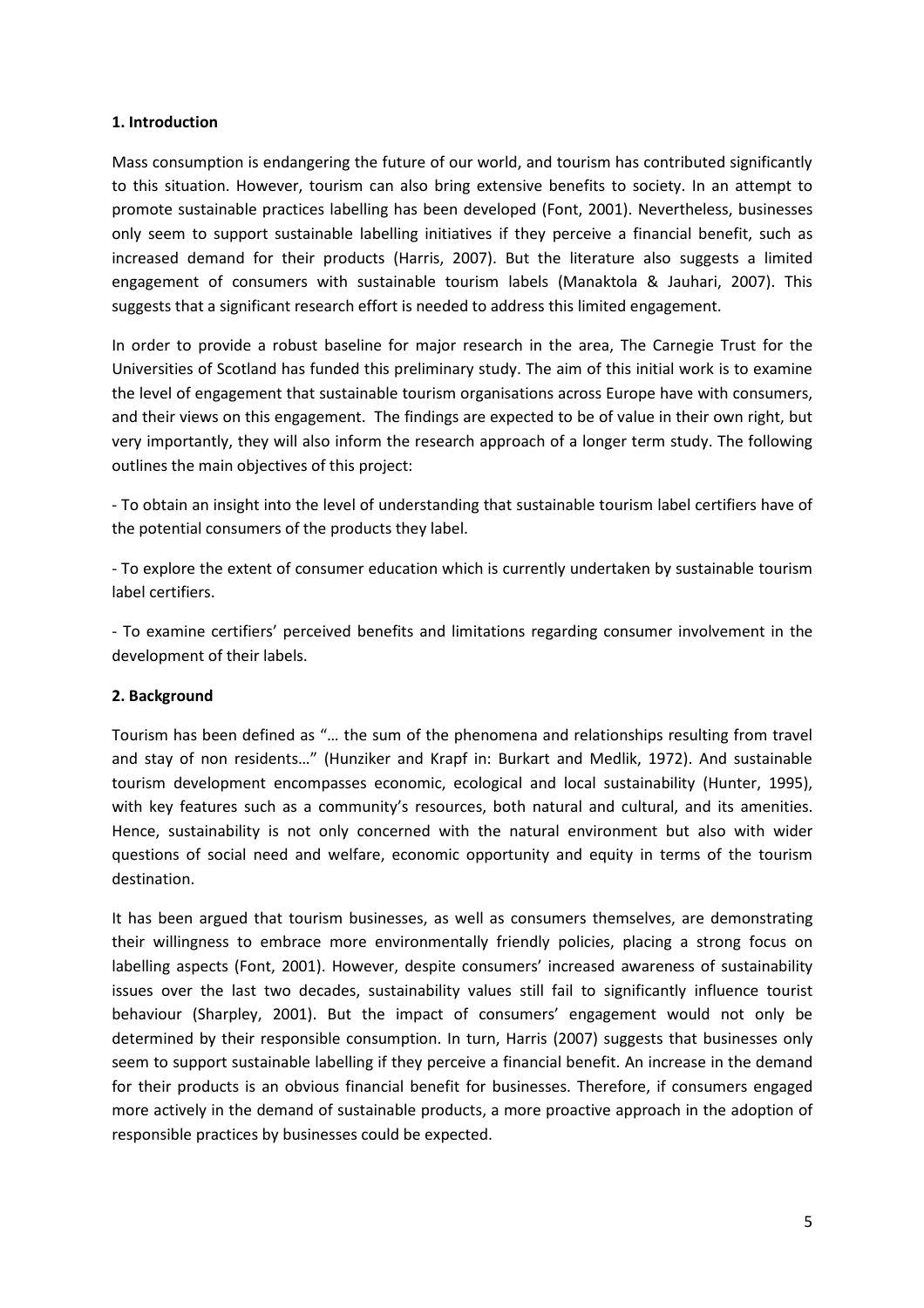According to Font (2001) labelling methods have helped to standardise the promotion of responsible practices through a set of criteria which is then assessed by a third party. However, the question is whether these labels are communicating their message to consumers, and if this communication is taking place effectively. Questions related to consumers' understanding of sustainable tourism and labelling can only be answered by asking them directly. Nevertheless, an investigation into the labelling organisations their nature and how they envision consumer role can help understanding this communication substantially.

#### **3. Methods**

Due to the nature of the research, which is mainly exploratory, a constructivist approach has been adopted for this study (Guba & Lincoln, 1994). The purpose of the study is to explore the views of Sustainable Tourism Label certifiers on consumer engagement with their schemes. In order to do that, five interviews with representatives of major Sustainable Tourism Labels across Europe were undertaken. The selection of sustainable/green tourism labelling organisations to interview responded to their engagement in the origination of VISIT (Voluntary Initiatives for Sustainability in Tourism). VISIT is a European level association created within the frame of a WTO-commissioned study for the "promotion and mutual co-operation of international, national and regional certification schemes... for sustainable tourism at an international level" (VISIT, 2004). Representation of Sustainable Tourism Labels from diverse countries was considered appropriate, as means to capture potential differences across European areas.

Representatives from five of the VISIT originators were interviewed, namely, Legambiente Turismo (Italy), Green Business UK ltd (Scotland, UK), Latvian Country Tourism Association Lauku Celotajs (Latvia), OE Plus (Switzerland) and Green Key (The Netherlands). The interviews took place between 20th August 2010 and 15th September 2010, and most of them were face-to-face with only one exception. This related to the interview with the representative of Steinbock (Switzerland). Due to time constrains, which prevented their participation in a face-to-face discussion, this interview took place by email. Additional material with background information about the organisation was also provided, which generated information of value to the project.

The data was collected through semi-structured interviews. An outline of the interview questions was sent to participants in advance, and these same questions were used for the email interview with the Swiss organization (see Appendix 1). The questions covered the following major topics: 1) Nature, Background and Principles of the Sustainable Tourism Labels; 2) Their Development Process; 3) Perceived Drivers of Sustainable Labelling Adoption; 4) Views on Consumer Engagement, 5) Communication with Consumers; and 6) Trends/Challenges of Sustainable Tourism Labels.

Prior to the interviews, participants were informed of the specific aims of the project and the purpose of the interview. During the interviews notes were taken. The thematic analysis of the data supported the identification of relevant information aligning with the aims and objectives of the project. Additionally, the findings also provided the researcher with in-depth understanding of the nature and structure of these organisations, and the sustainable labels that these organisations operate. These altogether provided rich information which was deemed essential for the exploration of this topic.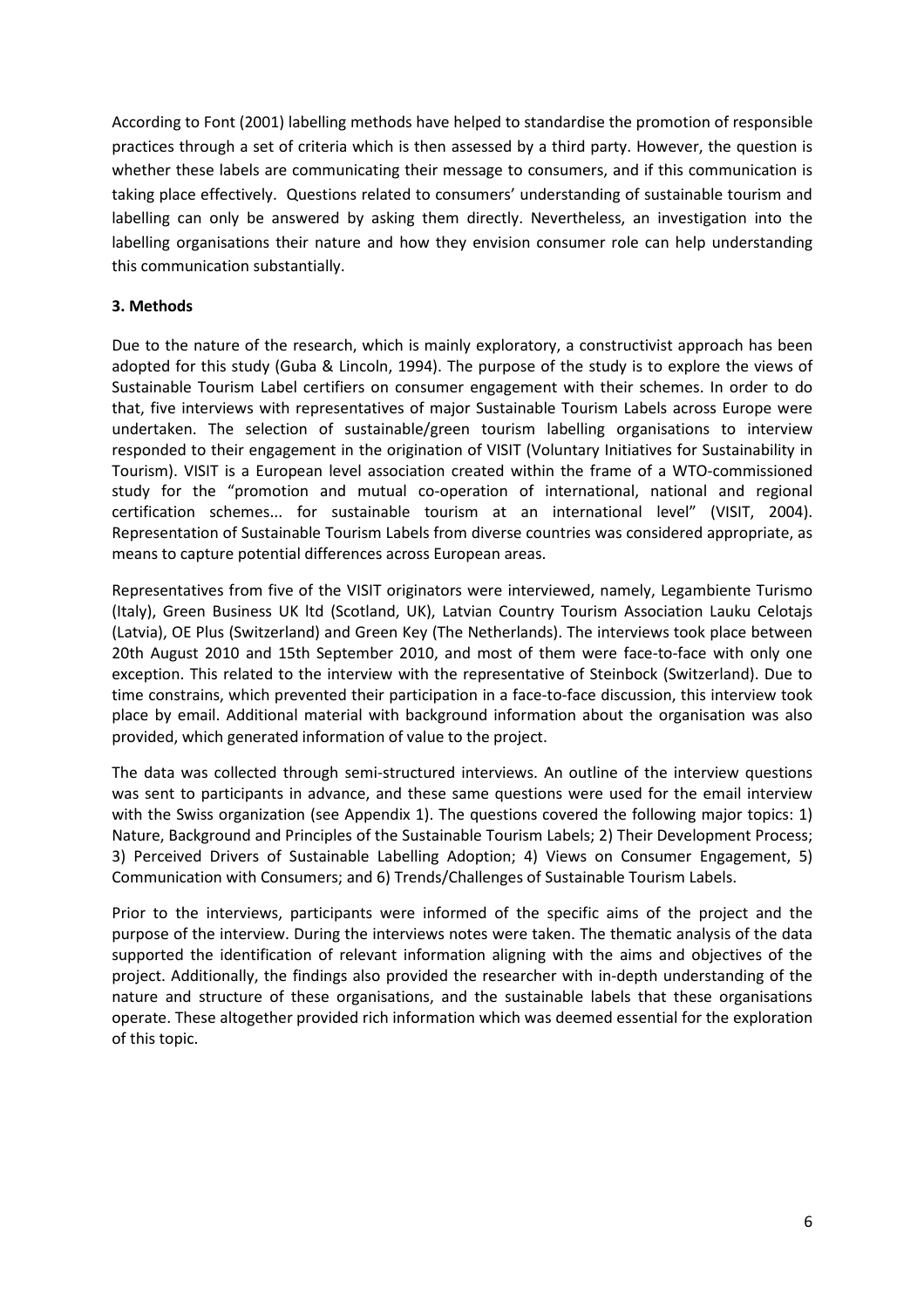## **4. Results**

This section presents the results from the interviews with representatives of the sustainable tourism labels. The section has been organised attending to the major themes covered through these interviews, i.e. 4.1) Nature, Background and Principles of the Sustainable Tourism Labels; 4.2) Their Development Process; 4.3) Perceived Drivers of Sustainable Labelling Adoption; 4.4) Views on Consumer Engagement, 4.5) Communication with Consumers; and 4.6) Trends/Challenges of Sustainable Tourism Labels.

## **4.1 Nature, Background and Principles of Sustainable Tourism Labels**

## **4.1.1 Green Tourism Business Scheme**

The Green Tourism Business Scheme (GTBS) is the only eco-label in the UK which is accredited by the International Centre for Responsible Tourism. The scheme has been in operation for the last 13 years. The concept of the certification scheme arose from the Sustainable Tourism Forum (a partnership between VisitScotland and Shetland Environmental Agency). And Shetland Environmental Agency Ltd (SEA Ltd) holds the primary copyright and intellectual property rights to all scheme material. Green Business UK Ltd is a Non-governmental Organisation (NGO) and the sole authorised advisory & auditing company for the Green Business UK ltd. This company currently employs 16 people and has accredited 202,000 businesses across the UK.

The certification criteria are based upon the principles of the triple bottom line (environmental preservation, as well as economic and social benefit). They are now operating version 4 of the criteria. Social aspects, which are now 15-20% of the overall criteria, were already introduced in the second version of the scheme. These relate to aspects such as supporting the local community, bringing kids into the businesses, creating employment and facilitating tourists' engagement with the local culture. Businesses can achieve, from bottom to top, the following status: Green, Bronze, Silver and Gold.

Businesses have to demonstrate a number of measures of social engagement of their own initiative. The criteria are flexible, aimed to avoid a "box-ticking" approach and specifically adapted for each different sector. This means that business from any tourism sector can aim for certification. The assessor plays an active role in the evaluation, working more as a consultant, and providing advice to businesses on how they can improve their practices.

## **4.1.2 Green Certificate**

The Green Certificate was funded in 1993. It is managed by the Latvian Country Tourism Association Lauku Celotajs, a NGO supporting the development of rural tourism in Latvia. As part of this role they run the Green Certificate and undertake marketing activities. Furthermore, the association also undertakes educational activities with businesses through lectures and written documentation.

Funding for the organisation is mainly generated through membership fees (between 15 and 50 Lats, i.e. around £13 and £42), and the European Commission. However, this latter only comes for specific projects. From 2007 the Ministry of Environment co-founds the certification scheme and takes part in the decision-making process.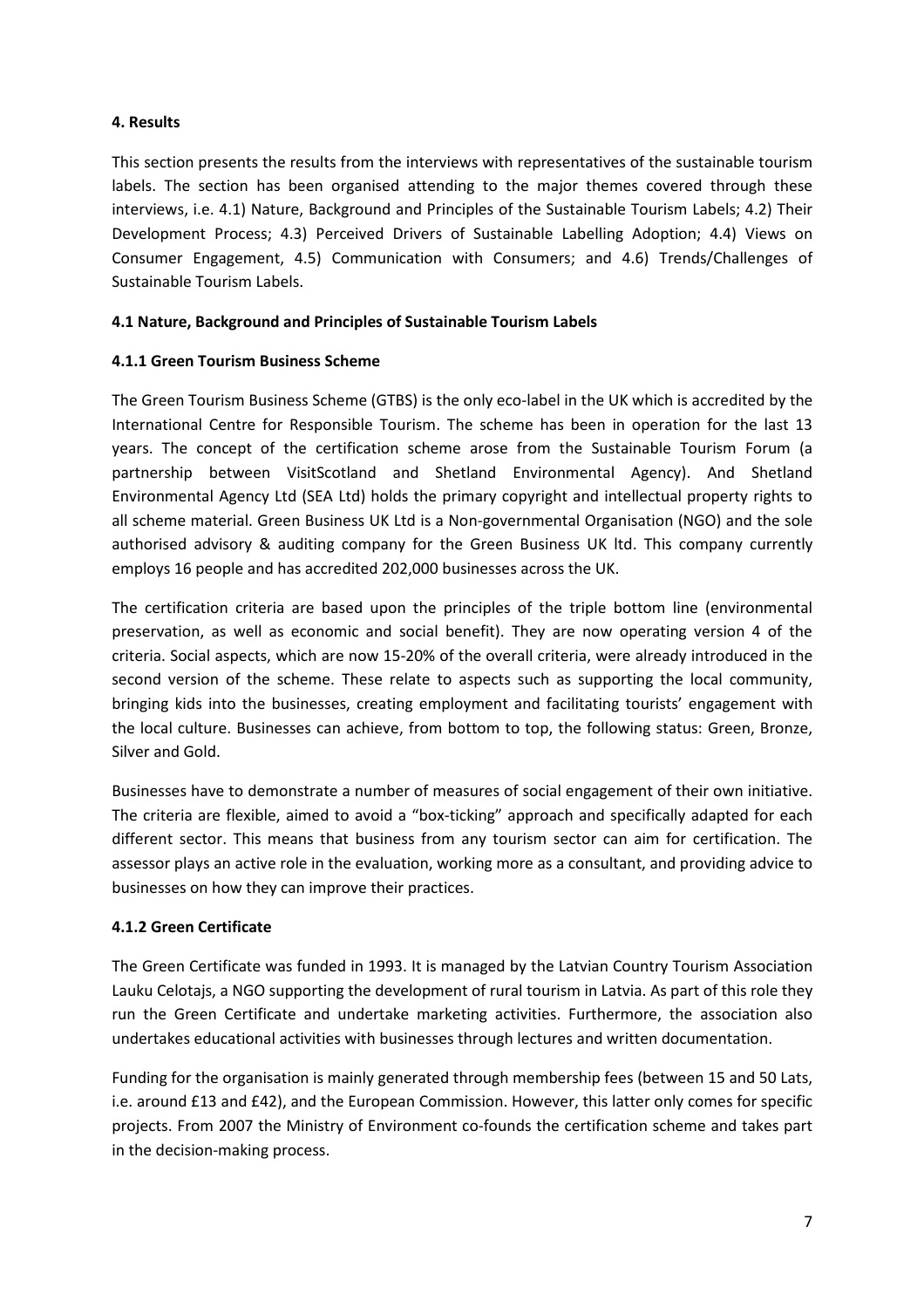Both the association and certificate were generated responding to an environmental concern of some leading individuals. Working very closely with the tourism industry, these individuals learned about environmental good practices undertaken by neighbouring countries such as Finland and other Baltic states. Furthermore, they realised that green tourism could be an important source of income. Therefore, they considered that generating a sustainable brand, through protection and promotion could benefit rural tourism development. The scheme aims to cover the three elements of sustainability: social, environmental and economic. An example of how the scheme covers the social aspect is by enhancing that by businesses source themselves with local resources and education of green practices. Examples of environmental aspects include the efficient use of energy and other resources and waste management, and the economic criteria relates to cutting costs through energy efficiency. Additionally, part of the criteria ensures that businesses must have an environmental plan.

Around 300 businesses are currently members of the Latvian Country Tourism Association Lauku Celotajs, and 80 establishments have been certified with their Green Certificate.

The scheme does not include a grading system. Businesses may or may not obtain the certification. However, the criteria are classified in three levels: 1) essential, 2) desirable, and 3) merit. In order to receive the Green Certificate, a tourism accommodation must have fulfilled all essential criteria and received the minimum score (19 points) in the fields of desirable and merit criteria.

Any type of rural tourism business could be certified. Although only accommodation establishments have adopted the label so far, it is expected that others will join in.

Only rural establishments are part of the association. However, the Green Key (EU level) also has started to operate in Latvia, and certifies accommodation establishments regardless of their location. Also the European Flower operates in the country, but it has more detailed criteria that would not suit the working operation procedures of rural tourism establishments.

## **4.1.3 Steinbock**

The Scheme was developed in the 90s by Oe Plus, a Swiss Tourism Association. The purpose of Steinbock was to certify those hotels which adopt sustainable tourism practices. It covers the following areas of sustainability: Ecological Performance, Economical Performance, Social Performance, Sustainability Management, Regional Anchorage and Management Systems. The first hotel was certified in 1994. Currently, the label focuses on businesses offering overnight stay and meals.

Funding for the organisation is obtained through contributions of members and donations. Certification fees range between CHF 2,500 and CHF 4,000 (£1,600 and £2,500 respectively), depending on the size of establishment. Currently, there are 50 hotels certificated with one to five ibexes (maximum). The certification is based on mandatory and voluntary criteria. These criteria make reference not only to the current situation but also involve measurements of projected improvements. The certification process is a combination of self-declaration and on-site audit. The ibex-label t includes all five spheres of sustainable development (economy, ecology, society, management and regional anchorage).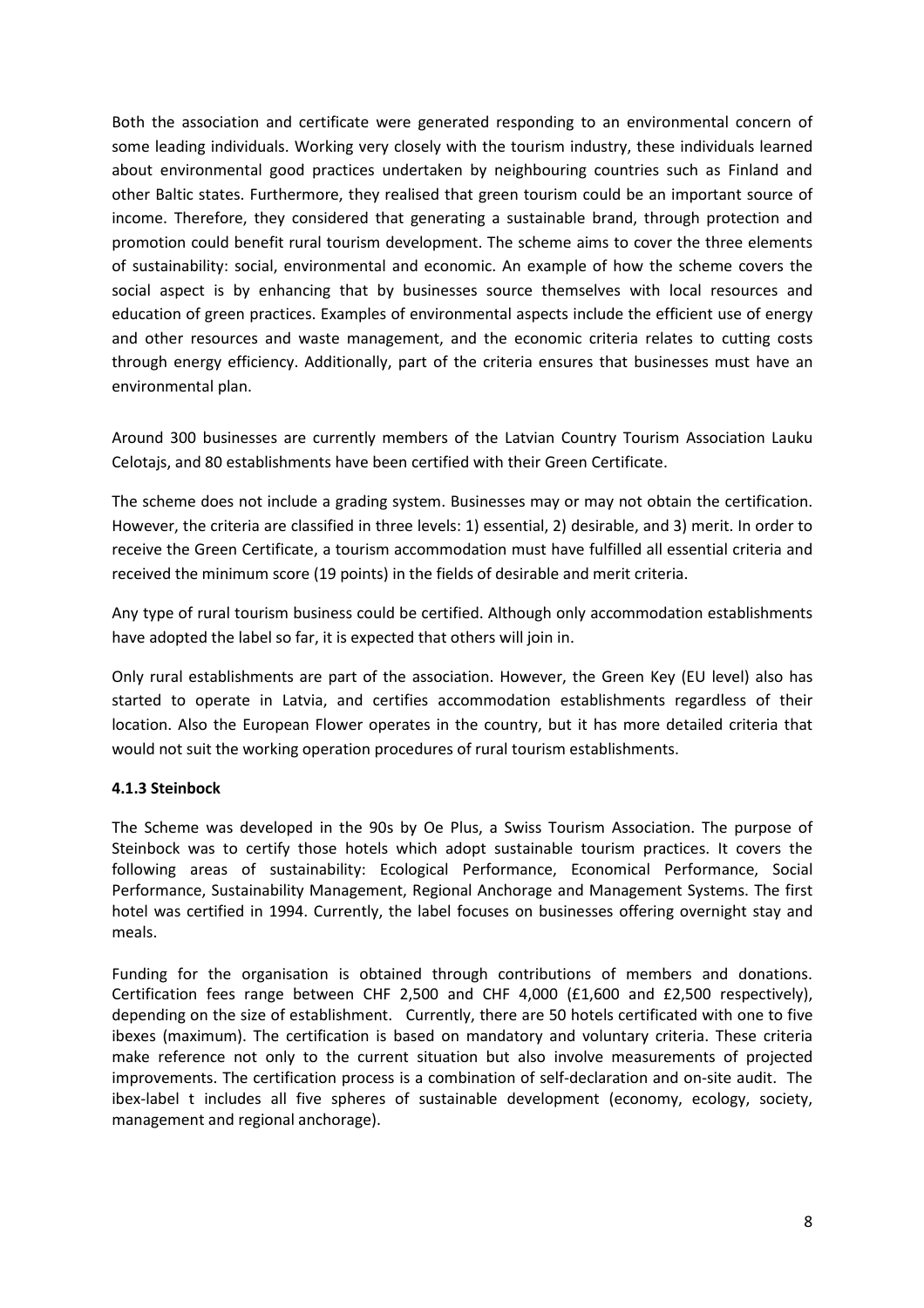#### **4.1.4 Legambiente Turismo**

Legambiente Turismo is a department of Legambiente, an Italian environmental NGO running the label of the same name. The beginnings of Legambiente Turismo were determined by an "environmental conflict" in Riccione. This is a seaside resort whose water quality check results were very poor in 1997. The local hotel association identified the need to look after the environment and to start a greener approach to manage their hotels. This led them to joining forces with Legambiente and Riccione's municipality, and the creation of Legambiente Turismo (department and scheme).

The focus of attention of this ecolabel has traditionally been on the environment, and originally, they only focused on this area of sustainability. However, more recently they adopted criteria focusing on some additional aspects (i.e. social and economical). Nevertheless, Legambiente Turismo considers that all three aspects (environment, economy and society) are interconnected. Additionally, it defines itself as humanistic environmentalist, rather than naturalistic environmentalist, in the sense that they do not specialize in wildlife but they also consider man and its activities as part of the natural context. Legambiente Turismo does not define itself as an accreditation scheme. They consider that giving accreditation could be interpreted a permanent status, regardless of lacking continuous development. In turn, the label encourages a philosophy of continuous improvement. Therefore, they prefer using the term "label" or "scheme". Monitoring takes place yearly, which reflects this continuous relationship between the label and the establishments/destinations. They are aware of the limitations of their approach ("box-ticking"). Nevertheless, their main aim is to provide businessmen with a framework which can support them in developing their own ideas to look after the environment.

While the largest number of establishment participating in the scheme relates to accommodation establishments, restaurants are currently the fastest growing sector. Additional labelled establishments include marinas, tourist guide services, boat excursions, diving, sale excursions, restaurants and alberghi diffusi (i.e. special e establishments with a historical or heritage value). The ecolabelling criteria come from the Decalogue of Legambiente Turismo. The Decalogue lied down a number of criteria and forms integral part of the protocol agreement that are signed with communities and business groups when establishing a local Legambiente Turismo project for tourist services. Each section is developed into several criteria and specific practical measures. However, only those elements which are applicable to the nature of the different businesses are adopted during the evaluation process.

The label does not consist of a rating scheme. By joining the scheme, businesses are committing to sustainable development. Therefore, they have to address all the sections included in the Decalogue and relevant criteria and measures.

Legambiente used to obtain funding from the Province of Rimini, but this has recently been discontinued. The organisation also undertakes projects with funding from the EU Commission. However, the only regular source of funding relates to the fees paid by members. Prices for joining the scheme range between 100 € and 300 € (i.e. £85 and £250), depending on the size and type of establishment.

Currently, 426 businesses are part of the scheme. These are mainly accommodation establishments, and they mostly have between 20 and 40 bedrooms. The interviewee suggested that this may be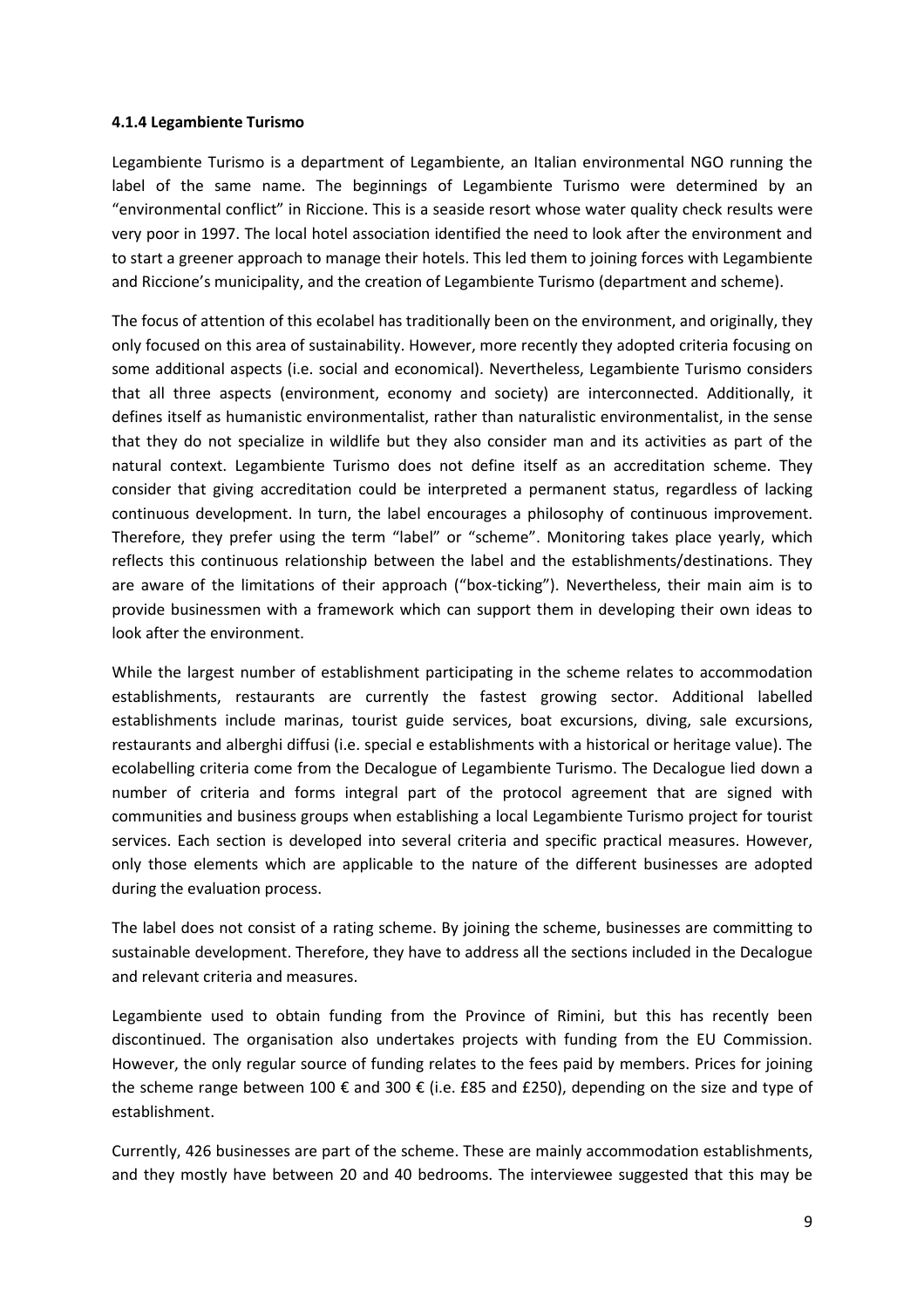because chain hotels tend to have their own environmental programmes or they may join labels which are internationally recognised, such as EU Flower or maybe the Green Key. However, smaller hotels cannot join something this type of labels, because their fees are restrictive (ca 1,800 Euros per establishment). When asked about the percentage of penetration, the interviewee suggested that this would be of the range of 0.2% of the industry.

## **4.1.5 The Green Key**

The Green Key label has been operating since 1994. It is one of the FEE (Federation for Environmental Education) campaigns, together with the internationally recognised Blue Flag. It operates in 62 countries, managed by local/national NGOs.

The aim of the organisation is to provide education about environmentally-friendly tourism practices to entrepreneurs and tourists.

Its funding sources vary across countries. In some countries the Green Key is fully funded by their member, but the Dutch branch accounts with two years funding from their Minister of Agriculture.

All the countries participating in the scheme follow some compulsory international criteria. And in addition to this, each country sets its own national criteria. Furthermore, each country is also entitled to decide their membership price. But as an example, the fee in the Netherlands is 695  $\epsilon$ per year.

At the operational level, there are also some differences across countries. In some countries, businesses submit their application to the national jury once per year. In other countries the application is only submitted the first year. Afterwards, the monitor and submit their own figures to the Green Key, who undertakes an audit at least every three years.

The type of business which can be certificate also varies across countries. In Netherlands any type of tourism business can apply for the scheme. However, anywhere else, only hotels, campsites and attraction parks can get this certification. In total, the Green Key certifies around 1,500 businesses worldwide, the majority located in France, Netherlands and Denmark.

In the Netherlands, the Green Key has established a grading scheme, with bronze, silver and gold. In all the other countries, there is only one set of criteria that needs to be fulfilled and this does not include a grading scheme.

The scheme specially focuses on issues related to energy efficiency and the environment. However, in the Netherlands they start to consider the inclusion of Corporate Social Responsibility (CSR), in an attempt to stimulate the protection of people.

## **4.2 Scheme Development Process**

## **4.2.1 Green Tourism Business Scheme**

The principles of ISO 14001 were used as a framework for developing the first version of the criteria. One of the principles of ISO is the need to continue improving the procedures through feedback and ongoing reviews. Following this, the criteria establish the need to continuously improve their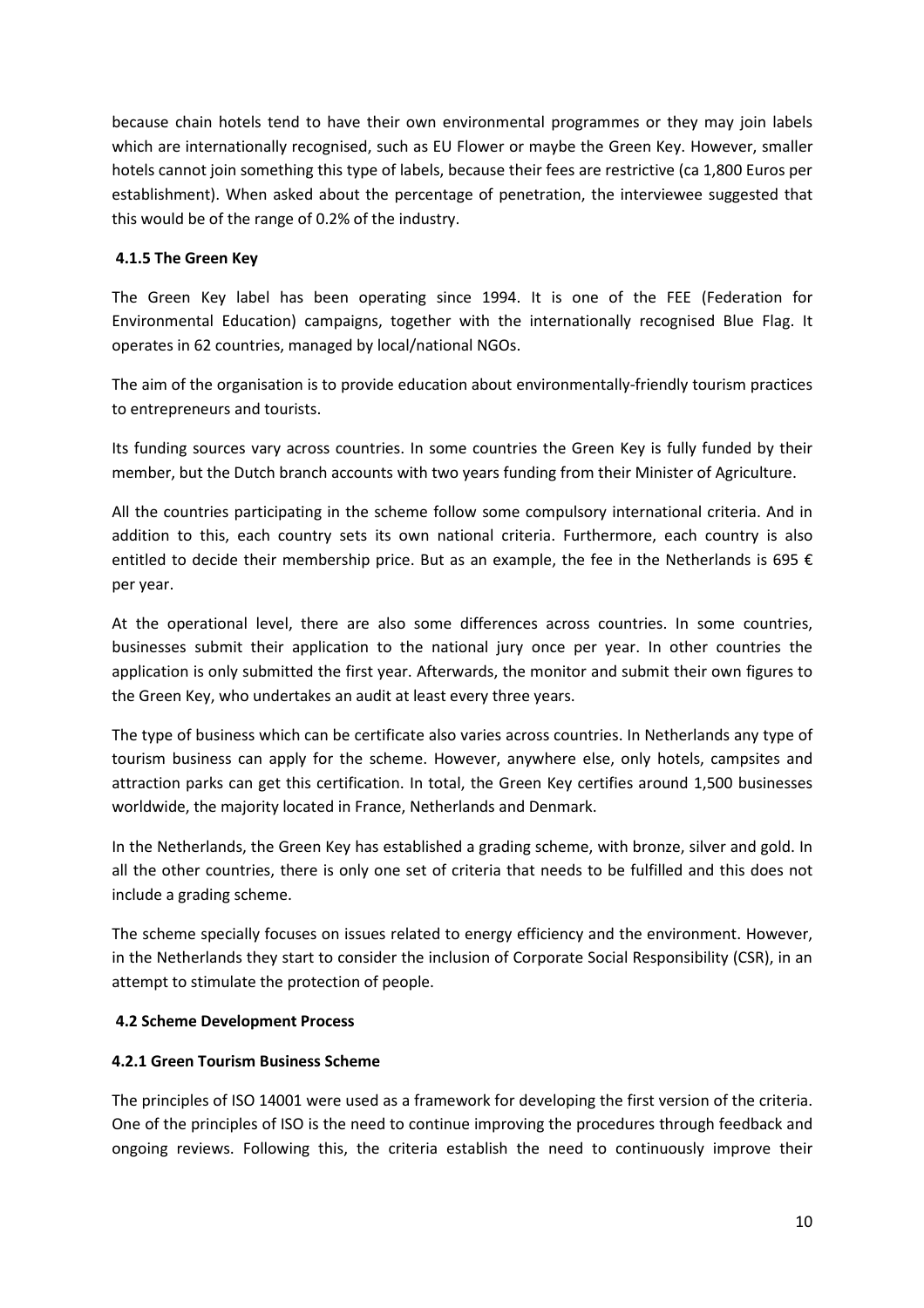environmental practices. The principles of UNEP (United Nations Environmental Programme developed in 1997) were also taken into consideration when developing the criteria.

In-house experts developed the scheme, and this was subsequently piloted on 30 businesses. Since then, the criteria have been updated every 3/5 years. The assessors are trained not only to assess the compliance of businesses compliance with the scheme, but also to identify additional criterion that may be relevant to each type of businesses. Additionally, input from sector experts is gathered to support the customisation of the criteria for new sectors joining the scheme. There is a one year transition period before the criteria changes. This aims to give businesses time to adjust. And the change of criteria will follow consultation with stakeholders, which includes various tourism, environmentalist bodies and businesses. However, no consumer input was obtained for the development of the scheme.

The scheme includes four different categories, namely green, bronze, silver and gold.

## **4.2.2 Green Certificate**

The project was developed gradually and through a substantial number of meetings and consultations with stakeholders. The criteria were selected by a group of tourism and environmental experts who consulted other major environmental associations, examined other schemes and obtained input from the European Federation if Farm and Village Tourism (Eurogite), of which the Latvian Country Tourism Association Lauku Celotajs is a member. On the other hand, the association encourages businesses to acquire supplies from businesses complying with ISO. However, the scheme was not influenced from ISO in any way.

From 2007 onwards they reviewed the criteria in a few occasions. Changes may be determined by the emergence of new technology, or because of experts learning about new trends. However, no consumer input was obtained for the development of the label or criteria.

## **4.2.3 Steinbock**

The label was developed by members of Oe Plus. The certification process is a combination of selfdeclaration and on-site audit. The Steinbock label is based on a classification system (1-5 ibexes) and its development was influenced by other quality systems such as ISO. An example of this input is the idea of continuous improvement, the criteria include not only measurement of the current situation but it also requires measurement of engagement with improvement.

## **4.2.4 Legambiente Turismo**

The label had limited influence from ISO, any other quality system or eco-label during the development process. This is because it was felt by hoteliers that quality systems like ISO did not reflect the needs of the sector, were too expensive, and required a great load of paperwork, expertise and money for their implementation.

The three organisms initiating the scheme (the Municipality, Legambiente Turismo and the association of hoteliers) developed together the Decalogue with the criteria for hotels. A group of hoteliers from this association travelled to Nordic countries in order to inform themselves of hotel environmental practices. They selected hotels in Nordic countries because these were commonly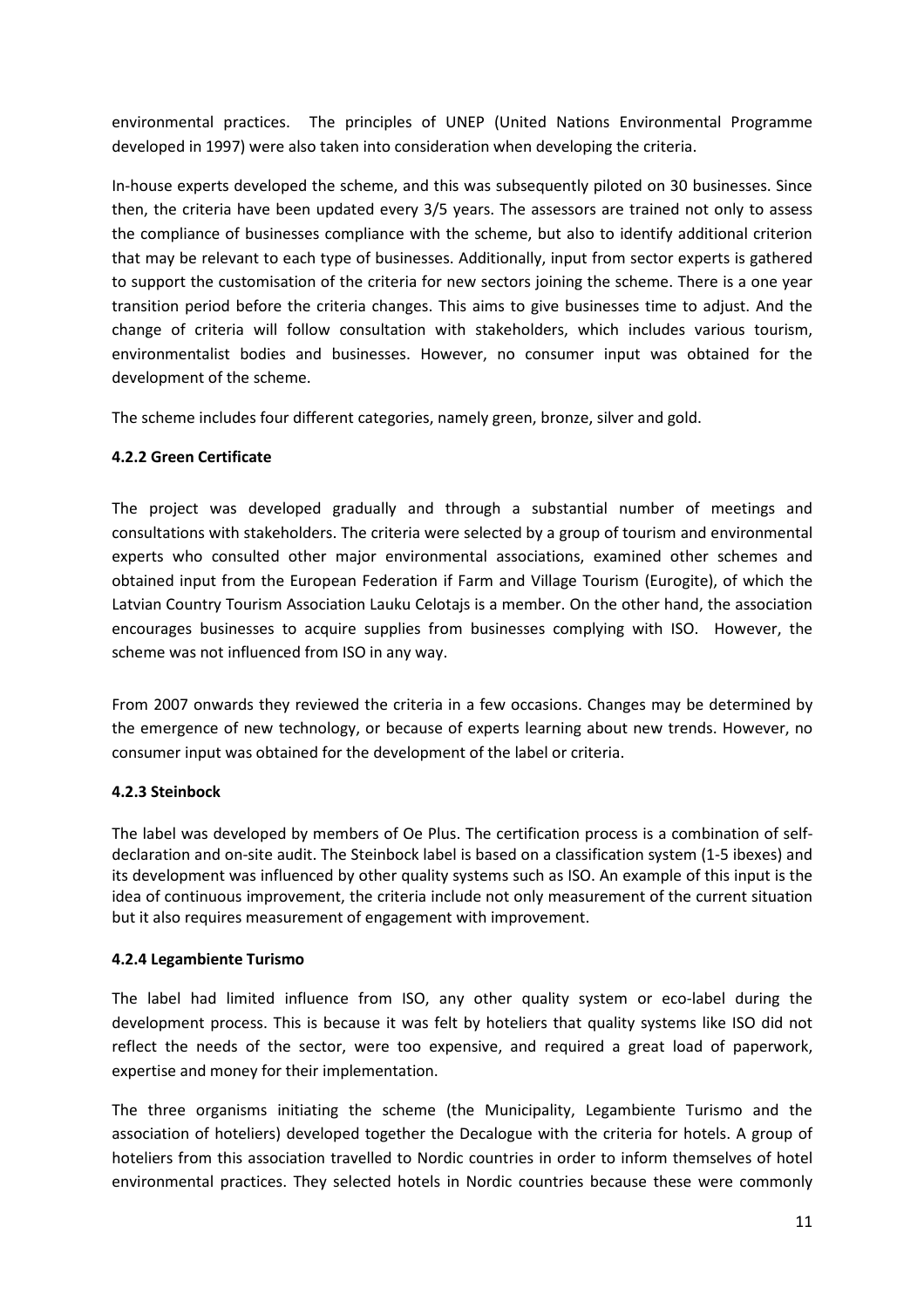perceived as more advanced in their level of commitment with the environment. Their observations from the fieldtrip to Nordic countries undertaken by the hoteliers informed their Decalogue. And the scheme emerged from the negotiation among the Municipality, Legambiente Turismo and the association of hoteliers. Legambiente's challenge became learning about what was feasible for hotels, set the bottom line and try to raise this progressively.

## **4.2.5 Green Key**

 The development of the criteria was informed by experts. The experts' committee was composed of technical people, including the Ministry of Environment, Environmental NGOs, Campsite Association, Tourist Organisation, and Hotel Association. The system originated in Denmark, and then expanded to France and Netherlands. And these three still remain the main areas of operation for the scheme.

 The principles behind the scheme are to balance between the protection of the environment and a good hospitality offer. There was no consumer involvement in the establishment of the criteria, because it was felt that businesses had an understanding of what consumers were willing to do for the environment. They examined other labels to inform the Green Key criteria, but they did not obtain input from anyone in particular.

## **4.3 Perceived Drivers of Sustainable Labelling Adoption**

## **4.3.1 Green Tourism Business Scheme**

Both legislation and consumers are essential drivers of adoption. And within consumers, a very important group is the corporate market. Their importance relates to the fact that their quality systems requires to conform to their quality policy. Very frequently the quality policy of corporations, especially in the public sector, establishes that employees have to use providers with green practices.

Related to this is the carbon reduction commitment. This is a policy by which government department staff only travels to places/businesses where there is clear commitment towards sustainability. And this is a major driver for businesses' adoption. An additional driver is the development of new technology, such as Light-Emitting Diode (LED) lights, which facilitates businesses' involvement in greener practices.

During the interview, some work undertaken by VisitEngland was discussed. Apparently, this related to research suggesting that 84% of businesses adopt sustainable practices because it is considered a marketing advantage. This is the second factor of adoption, which follows "having a personal commitment towards sustainability". This indicates that they consider that more business will be generated when adopting more sustainable practices.

## **4.3.2 Green Certificate**

The drivers of adoption of the certificate seem to be a set of complex reasons. Primarily, businesses adopt the certification because they have the personal believe that they need to preserve the environment. These responsible entrepreneurs want tourists to also look after the nature, so they try to educate consumers. Consumers are also important drivers of sustainable practices. In turn, government rules are just too general (i.e. not specific for tourism).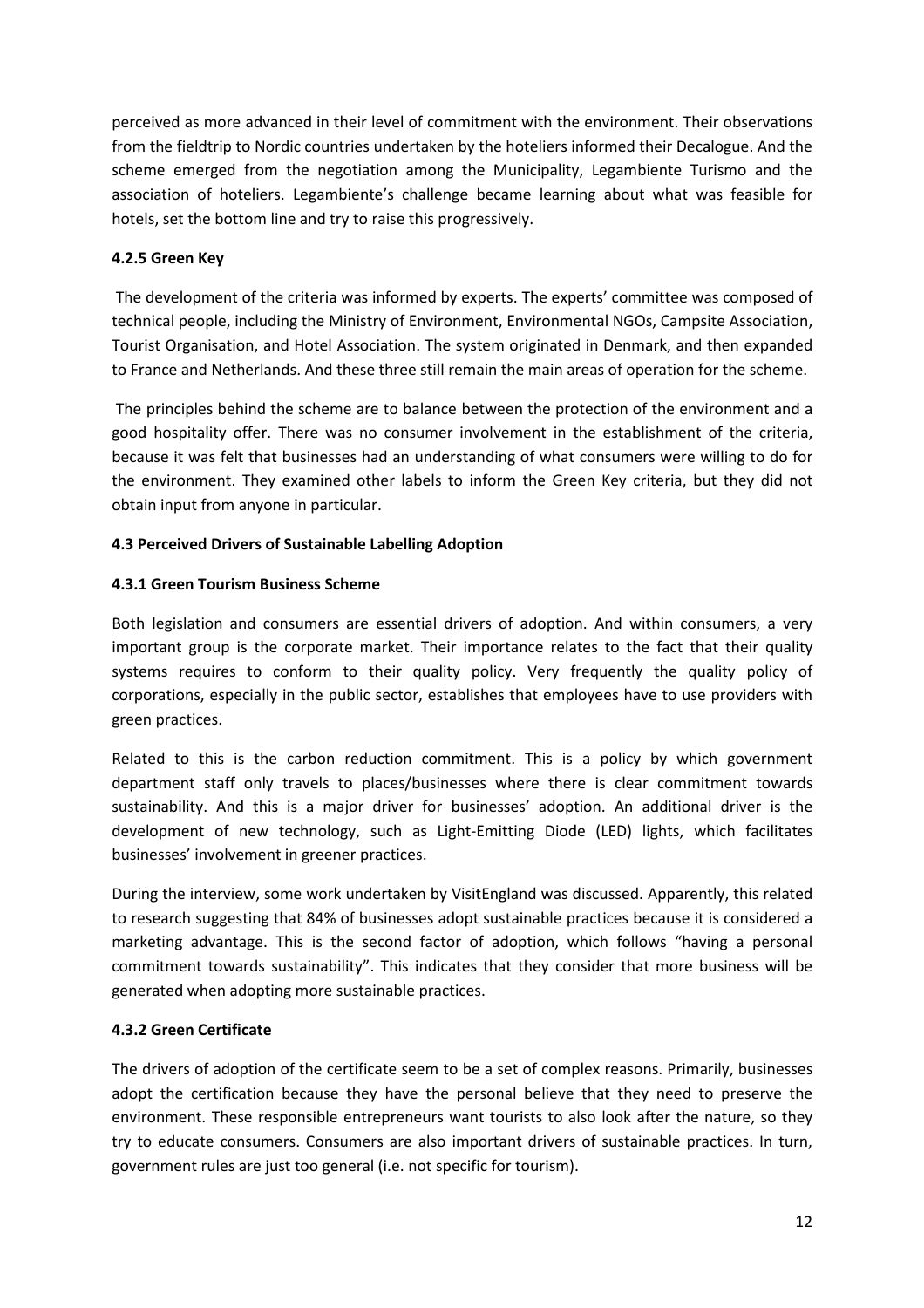### **4.3.3 Steinbock**

The support of important tourism organisations and the government, together with nation-wide recognition of the label are crucial drivers of adoption.

#### **4.3.4 Legambiente Turismo**

Legambiente Turismo undertook some research, which is still unpublished, where business men who had an ecolabel were asked what they think would help more businesses to engage in sustainable practices. While this data has not been reported yet, apparently, the work suggests that a high proportion of these businesses consider that a higher request from the public would be the answer. So, this suggests that if the public makes a higher request then more business men will adopt greener practices.

In relation to the question of whether Government and/or Consumers were the main drivers of sustainable development in tourism, the interviewee suggested that the engagement of all the stakeholders helps. In Italy the Government provides some incentives for businesses to go green. As an example, in 2010 a 55% tax credit on the cost of installing solar roof panels, photovoltaics, and special energy efficiency appliances could be obtained. Important drivers are also those businesses with a long-term view on engaging with tourism.

#### **4.3.5 Green Key**

According to the Green Key's representative whatever becomes enforced by the Law stops being part of their criteria. The scheme is always one step ahead of legislation.

On the other hand, businesses' engagement is all determined by consumer demand. As an example, camping sites is a group of businesses which shows less increment in their level of certification. Apparently, managers of camping sites have stated that this certification does not bring any commercial benefit because their customers don't care. Therefore, the number of camping sites which get accredited is not growing.

#### **4.4 Views on Consumer Engagement**

#### **4.4.1 Green Tourism Business Scheme**

The view of Green Business Ltd. is that consumers want to see that someone is looking after sustainability. When they are on holidays they are interested in coming across products that they can introduce in their normal lives. However, they don't want to be lectured, and it is very unlikely that they will make an effort to dig in and find out more about how sustainable a product is. Examples of things that hotels can do is providing real nappies for the babies of guests, telling consumers about their green practices or giving them information about practices that they can adopt, such as their "Visitor Charters" (a leaflet containing 6 activities that can make a difference).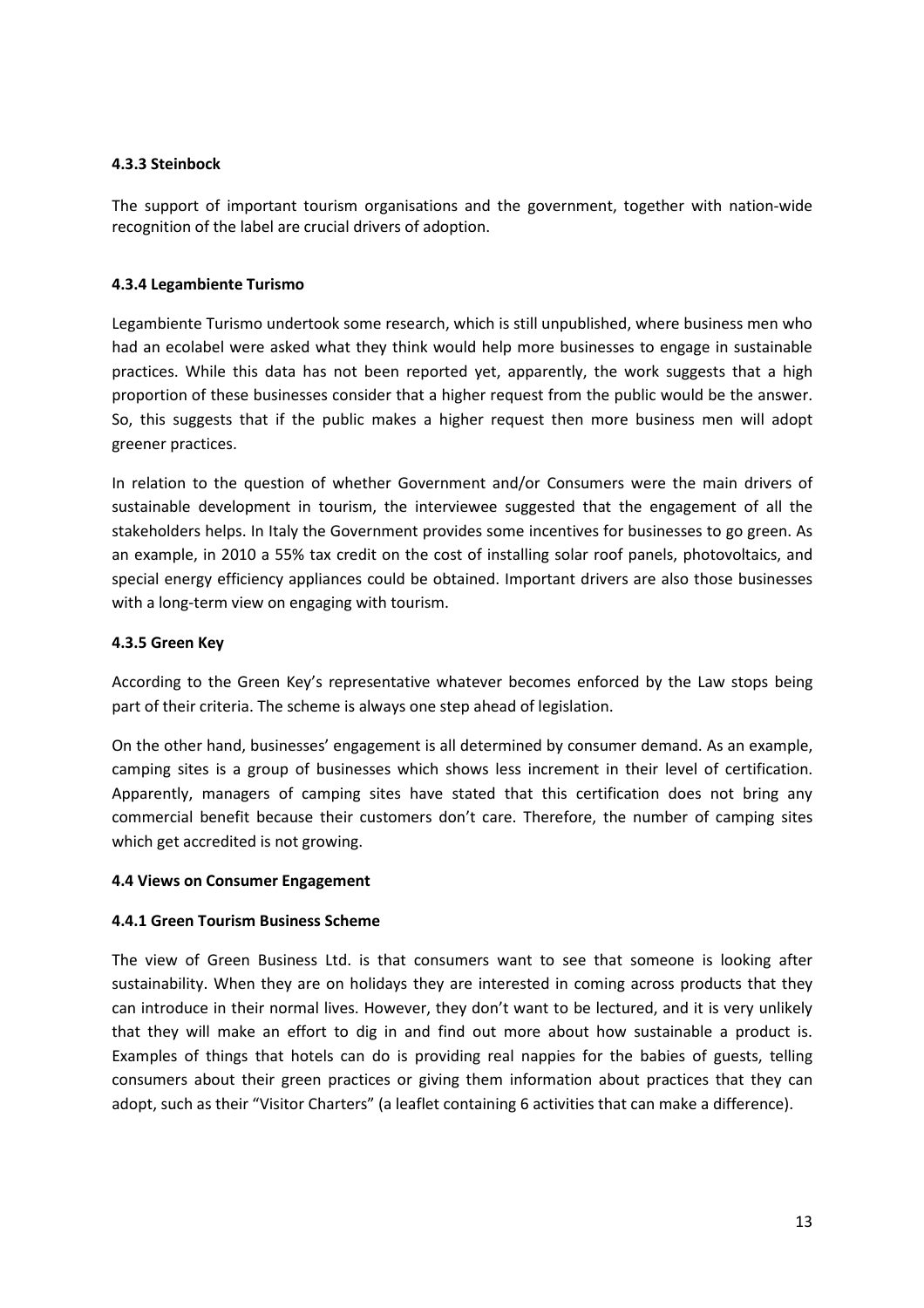### **4.4.2 Green Certificate**

According to the interviewees those consumers who are truly interested on sustainability will find a way of obtaining information about how to be green. So only those who are not interested will not be aware. In their own words: "You cannot force them".

When asked if they thought that consumers knew the label they answered that it varies from tourist to tourist. If the tourist cares about the environment then they will try to inform themselves and they will certainly be aware of the label. "Normally families with children, as well as elderly people tend to look after the place". But if they do not care then it will be very likely that they won't be familiar with the label.

## **4.4.3 Steinbock**

Involving all the stakeholders in sustainable tourism development is really important, including consumers, suppliers and their employees. For customers, certifications are a supportive factor in the decision-making process. The demand for labels is increasing, but still many consumers do not know the different schemes or are sceptical about them. Additionally, there is still a problem and a real threat for the label that the concept of sustainability is not well-known. People have no clear idea of to what to expect. This goes for guests as well as for companies. Sustainability is either thought of as environmental conservation or continual improvement.

#### **4.4.4 Legambiente Turismo**

The representative of Legambiente Turismo pointed out some headings from the Eurobarometer 2009 to answer questions related to this section. According to this report, only 10% of tourists are concerned about the environment when listing the main factors affecting their choice. When asked directly, a 33% reports an interest on this. Just over a quarter of the respondents (27.7%) had actually undertaken any green holidays, and there was significant lack of consistency about what they understood by green holidays.

## **4.4.5 Green Key**

The Green Key considers that there is a great difference on the level of demand for sustainable tourism between leisure and business customers. Business consumers actively look for establishments with environmental certification. This is because in some countries, like The Netherlands, public services have to use environmental friendly suppliers. And this also applies to accommodation establishments.

On the other hand, they consider that the leisure traveller demonstrates lesser commitment. This is the audience that requires further education and encouragement to adopt environmentally-friendly practices. During the interview, it was estimated that only 8% of travellers are really environmental friendly, 42% think this is important but if it is that important then others will do it, and finally, there is the largest group (50%) who simply doesn't care about the environment.

Finally, in relation to the knowledge about the label, according to some research undertook by the Dutch Tourism Board among their German market, the Blue Flag is known by about 25%-30% of this market, while the Green Key is only known by around 8%.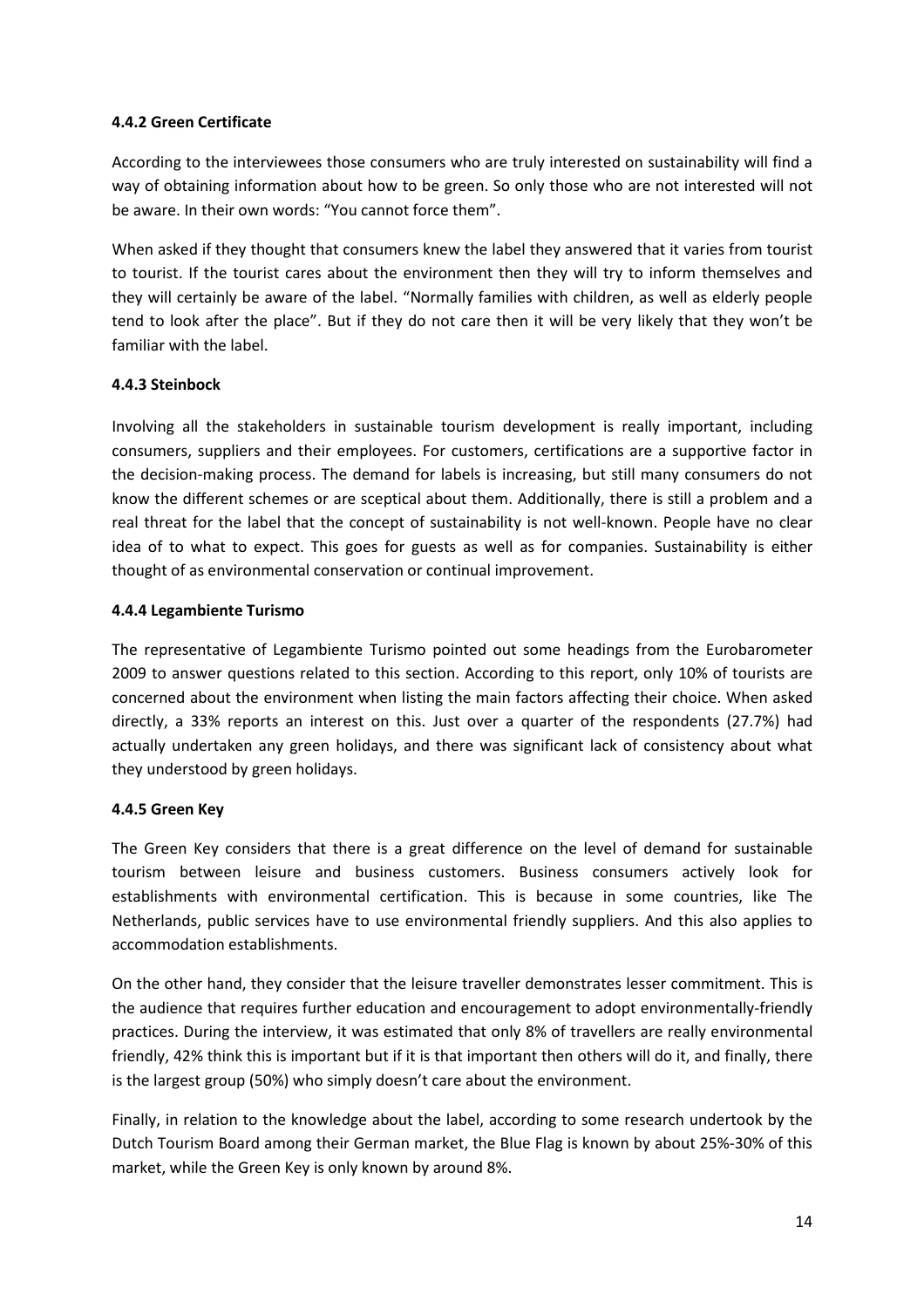#### **4.5 Communication with Consumers**

#### **4.5.1 Green Tourism Business Scheme**

In the last few years there has been a change in the perception of green practices by businesses. IN their eyes, consumers now give more importance than ever to the adoption of these practices. This implies further emphasis on informing consumers about business practices. As an example, Gleneagles Hotel adopted the GTBS certification scheme as a system for improvement a few years ago. Originally it had no interested on promoting its adoption. However, nowadays information about the scheme is placed on the website.

The criteria establish the need to communicate the GTBS adoption to consumers. As an example, businesses have to display their status as accredited businesses. Furthermore, businesses have to display copies of "save the planet for a fiver", and give them a pot with seeds of a tree. Similarly, at the beginning the criteria required that businesses to provide local food, but it made no requirements about communicating this to consumers. But currently, businesses also have to inform consumers about the place of origin of their food.

The organisation itself gets very little feedback from guests. In fact this only happened once. They comments were negative and the case was followed up.

Apparently consumers are not really interested in finding out what is really behind the scene. Customers need "light information". Otherwise "they might be lost", turned off. They don't want to be "taught". At the end of the day they are on holidays. They just want to be able to trust that those businesses which have been accredited have truly engaged into sustainable practices. This is why credibility and branding of accreditation schemes are key factors from the consumer point of view.

What is very important, on the other hand, is to give them the option of being green. Being green has to be made easy for them. They must be able to access this type of information easily. And this is why GTBS cooperates with VisitScotland. However, there is area for improvement on the clarity of information regarding sustainability in VisitScotland's promotional material. An example of good practice pointed out during the interview was the Soutwest tourism website, where the information about what is green is handy to consumers. This website makes being green easier. One idea that came up during this discussion was the possibility to partner with tripadvisor.

GTBS has developed a green tourism business website for placing bookings. No information regarding the volume of traffic to the website was available at that point.

#### **4.5.2 Green Certificate**

Rural businesses do have direct communication with consumers, and they undertake consumer research. Subsequently, the association gets feedback through them. Apparently, the association works very closely with businesses, so it does not need any formal structure of communication, informal channels work well. In addition, the association runs a significant number of meetings with businesses throughout the year, and here owners are welcomed to suggest changes to the scheme during these meetings.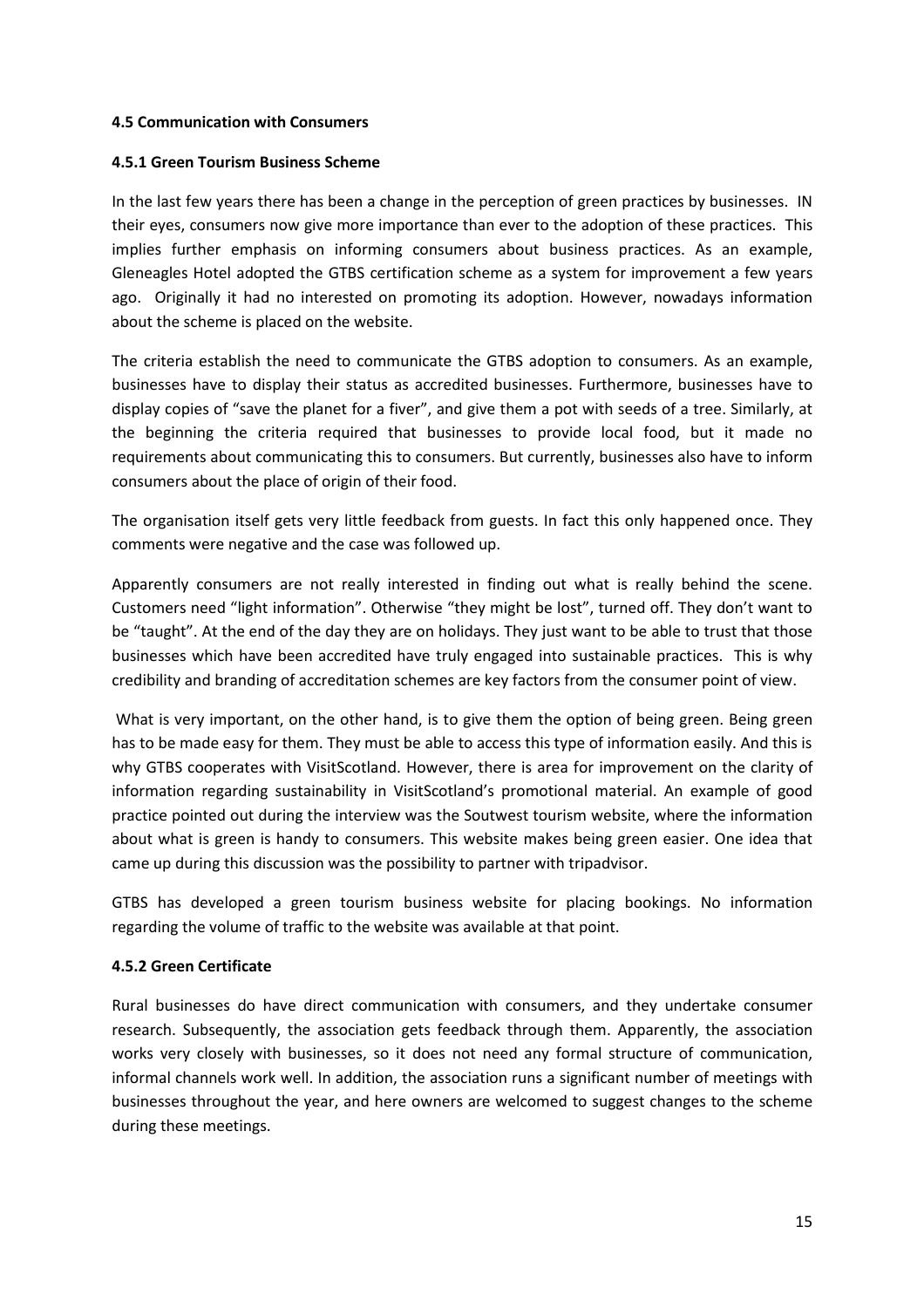The interviewees explained that the businesses association cooperates with are operating in rural areas. Rural tourism in Latvia is more a life-style than a business. Formal ways of communication would be translated into more bureaucracy and the owners of rural accommodation would not be willing to engage.

No formal quality system is in place, but the label is reviewed occasionally, when the Commission of Green Certificate identifies the need.

## **4.5.3 Steinbock**

No consumer research has been undertaken by Oe Plus in order to feedback into the Steinböck label. To reach a high result it is necessary to have a quality management system that usually contains customer feedback. The communication with customers is clearly the weakest point of the label and National recognition is missing!

#### **4.5.4 Legambiente Turismo**

No input was obtained from consumer associations at the stage of criteria development. However, Legambiente Turismo is part of Legambiente, whose national statute also includes protection of consumer rights. During the interview it was pointed out that in Italy consumer associations are not sufficiently representative yet, since the existing consumer leagues are mostly influenced by the labour union. Therefore, the feasibility of their input could be questioned.

However, the direct communication with consumers needs to be worked out. Credibility is essential, and this is the reason why Legambiente Turismo decided to make the label completely transparent. This can be seen in the website. Clicking into Business details you can get a list with icons of all measures adopted by the hotel to get the label. They did this to address some of the criticisms suggesting that they had adopted a "bland" approach and also to avoid confusing customers: in this way they would know what to expect in that ecolabelled hotel. There is a risk related to the Intellectual Property, as this could be copied. Nevertheless, after extensive consideration, Legambiente Turismo decided that this is the only way to maintain a relationship of trust with the consumer.

The adoption of specific criteria is considered to increase transparency and, subsequently, credibility.

#### **4.5.5 Green Key**

The criteria for accreditation make reference to the aspect of communication, both internally and externally. Internal communication here refers to that one which takes place with employees working for the company. The criteria establish that employees need to be aware of the label, the environmental compromise of the company, and any related practises. The purpose of this is to ensure that anyone working in the company engages in these practices. And this includes both full and part time staff.

In addition, certified businesses also have to engage in external communication. This means informing consumers about their green certification and practices, and it consists of: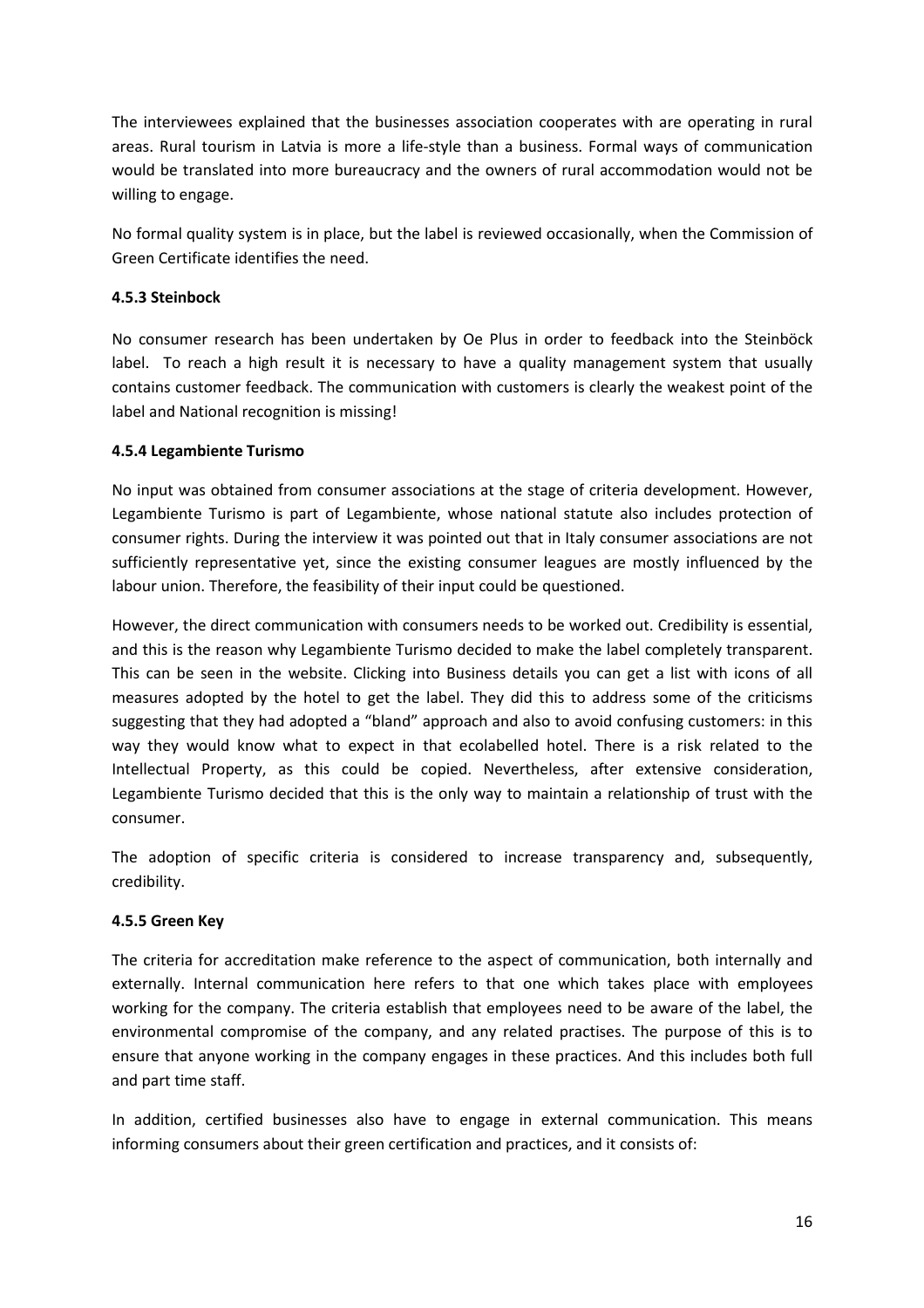1- Display of certification (plague), together with explanatory brochures. This has to be visible to customers.

2- Hotels have to provide information of what they do to protect the environment. This has to be visible (e.g. screen in the lobby, in the room…).

3- Signs – they have to use signs about recycling and any other environmental activity.

Additionally, consumers can access information about the criteria, as well as about businesses which are certified online, through the Green Key website (http://www.green-key.org/). And finally, businesses with their certification are listed in the ANWB, and different "green accommodation" websites which is a motoring guide similar to AA in the UK.

 They do have a quality system to get input from businesses. For example in The Netherlands, they have 4 independent auditors. These send the criteria to the certified hotels and invite them to a workshop for debate. This takes place every two years in The Netherlands. New criterion starts as optional, and then moves up to the next mandatory level. In other countries, updates take place at least every 3 years.

## **4.6 Challenges/Trends of Sustainable Tourism Labels**

## **4.6.1 Green Tourism Business Schemes**

The interview suggested that one of the main issues affecting ecolabel developments at the moment related to the criteria established by Global Sustainable Council. Their deliver of the service is a problem as they want to standardise criteria. However, this is not possible because every country works differently. For example, Less Developed Countries need to work at different levels to be sustainable. For example, human rights will be a more important issue for them than for those nations in the developed world. The Global Sustainable Council may promote a "box-ticking" approach.

One other important area of development relates to developments in Information Technology. These are key in helping businesses spreading information, and they can play a very important role in supporting the communication with consumers.

Threads for eco-labels relate to the inflows of accreditation schemes which rely on self-assessment by businesses. This thread is followed by the emergence of intrusive, untrained and not reputable organisations who are establishing themselves as certifiers and which may damage the reputation of the entire green label sector.

## **4.6.2 Green Certificate**

Lauku celotajs suggested that the labels will continue operating in the same way. However, it was pointed out that people in the cities are becoming greener and more aware of the need to look after the environment. This means that there will probably be an increment in the demand of ecolabelling.

A new review was underway. Therefore, interviewees suggested that changes, such as the introduction of a grading scheme, may be suggested for the upcoming revision.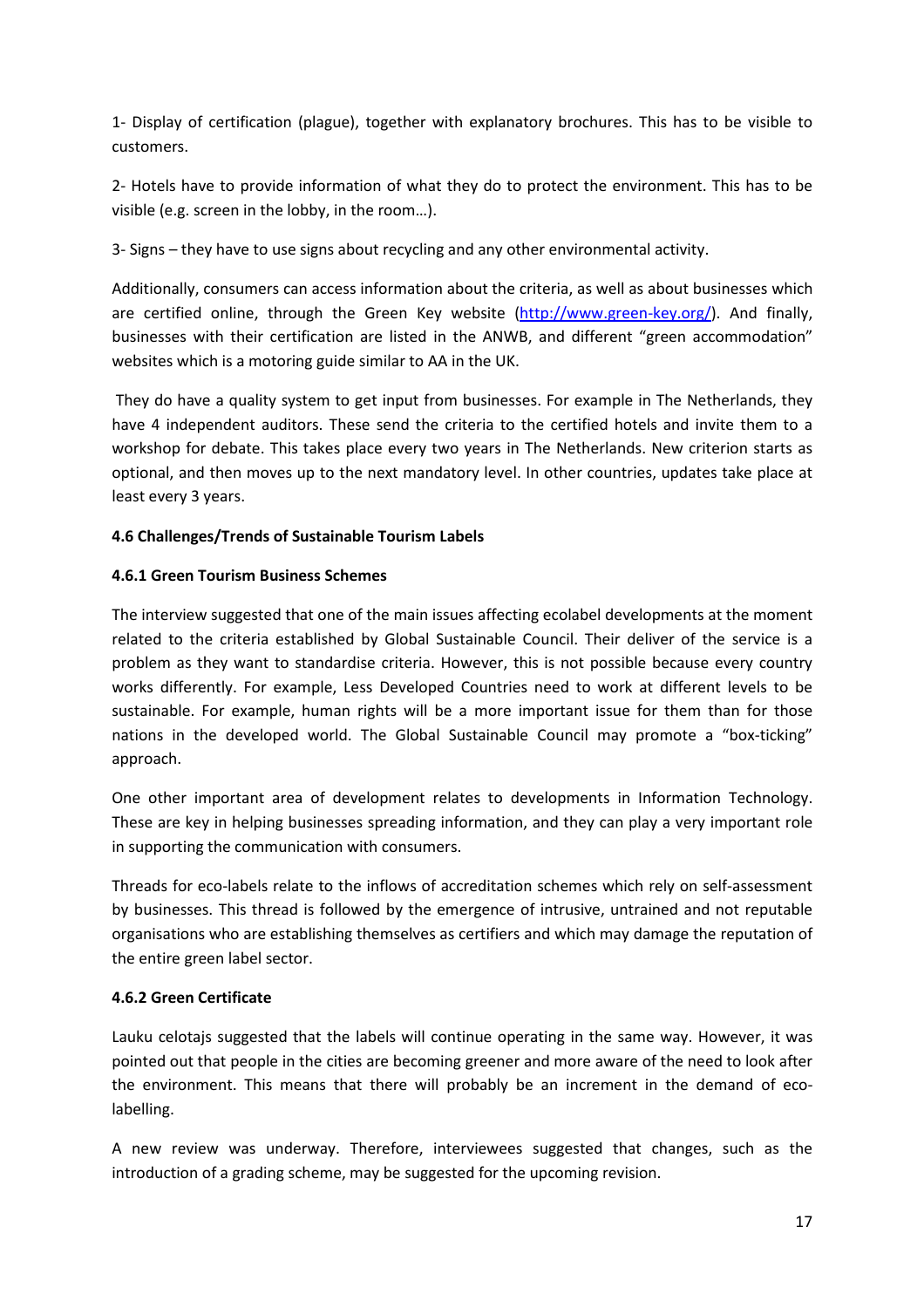#### **4.6.3 Steinböck**

The competition from other labels is increasing. So to survive, the label has to clearly delimit itself from others. To manage this, support of important tourism organisations and the government, as well as a nation-wide recognition of the label are thought to be crucial.

#### **4.6.4 Legambiente Turismo**

The Global Tourism Sustainability Council, whose criteria are abstract and vague. On the other hand, the adoption of specific criteria can be considered to increase transparency and, subsequently, credibility.

#### **4.6.5 Green Key**

The Green Key considers awareness of the label by consumers as one of the key areas that needs further development. Additionally, the importance of building and maintaining the credibility of the scheme was also highlighted as a key requirement.

A very important development also relates to the integration of criteria focusing on Corporate Social Responsibility, and this will take place in the near future.

Finally, one other type of development relates to the expansion in number and types of services which may obtain certification.

#### **5. Conclusions**

Interviews with representatives of sustainable tourism labels were undertaken to examine their views on consumer engagement with their practices. The rationale for the study emerged from the suggestion that the perception of a financial benefit increases the adoption of sustainable practices by businesses (Harris, 2007). Since consumer demand leads to financial benefit, the request of sustainable practices by consumers may lead to extended commitment of businesses. Additionally, the nature of sustainable labelling, which grants accreditation to responsible businesses, could enlighten consumers' demand for sustainable business practices.

The study suggested that these labels consider that consumers are the key drivers of adoption of sustainable practices by businesses. This is because it is expected that their demand of sustainable d practices and labels will determine a higher interest on the adoption of these practices by businesses. Governments seem to be able to support sustainable tourism labels through incentives and legislation, but to a lesser extent. Despite of the importance given consumers as drivers of adoption, their engagement with sustainable tourism practices is considered limited. It was suggested that they have little awareness of what sustainability actually means, and that they hardly ever take into consideration sustainability issues when making decisions about their travel arrangements. Similarly, these organisations consider that consumers have very limited awareness and understanding of their labels. It is believed that consumers may be sceptical about their practices, suggesting potential lack of credibility.

Should this be the case, findings from the interviews suggested that the following could be some of the reasons. Firstly, the communication with consumers is considered very important by all the organisations participating in this research. However, no input from consumer representation was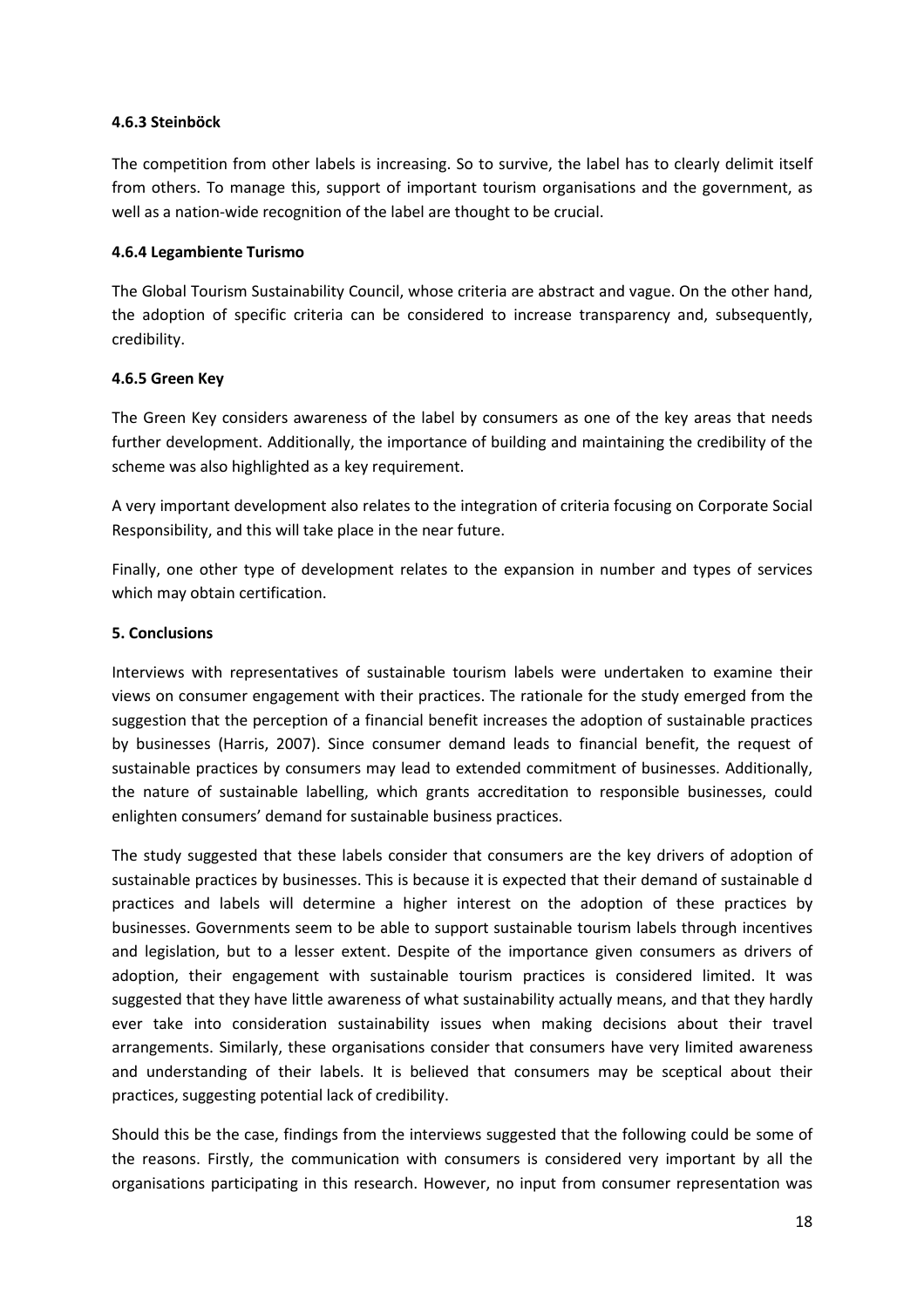obtained for the development of the labels. Furthermore, there are limited channels supporting the direct communication between consumers and these labels, and existing once (e.g. websites) do not target consumers. Secondly, there is discrepancy over the approach for assessing sustainable practices, and whether this should be done through the use of indicators (i.e. box-ticking approach) or by adopting a more qualitative approach. This latter may be more efficient when aiming to address specific issues which are of relevance to individual businesses or sectors. However, the use of indicators was described by some participants as the baseline of transparency and credibility. Thirdly, there is no consistency on the areas of sustainability included in their criteria. Some of these organisations have moved towards a holistic conceptualisation of sustainability. However, the focus seems to be heavily placed on environmental issues. Finally, although there are some exceptions, their development process suggests limited transparency and thoroughness. Finally, the development of sector and region-specific criteria is considered essential by all these organisations. Although standardisation across countries and sectors could increase transparency, it was reported as counterproductive.

Nevertheless, it should be noted that these are organisations run with limited resources. They are all NGOs, emerging from the environmental concerns of a few individuals. Although some of them reported that they currently receive or have received in the past financial support from their governments (national or local levels), their funding mainly emerges from their membership, and they all employ a limited number of staff.

#### **6. Recommendations and Further Research**

The results suggested that sustainable tourism labels consider consumers as key drivers of sustainable tourism development. However, communication with consumers seems to be limited, suggesting that consumers may lack **awareness**, **understanding** and **credibility** on sustainable tourism labels. Therefore, the following recommendations are suggested to strengthen the communication between sustainable tourism labels and consumers:

 1) Seeking accreditation by other organisms with an established reputation to enhance own **credibility**.

2) Development and provision (on their website) of both light and detailed information about the criteria to enhance transparency and subsequent **understanding** and **credibility**.

3) Development of customised websites for consumers, and in the language of their nationalities. Furthermore, enhance website navigation to ensure the usability of the website. This should improve the level of **awareness**, **understanding** and **credibility**

4) Provision (on their website) of detailed information about the development process to enhance **understanding** and **credibility**.

5) Extension to all tourism businesses to increase **awareness** and recognition, which may lead to enhance **credibility**.

6) Branding development to increase consumer **awareness**.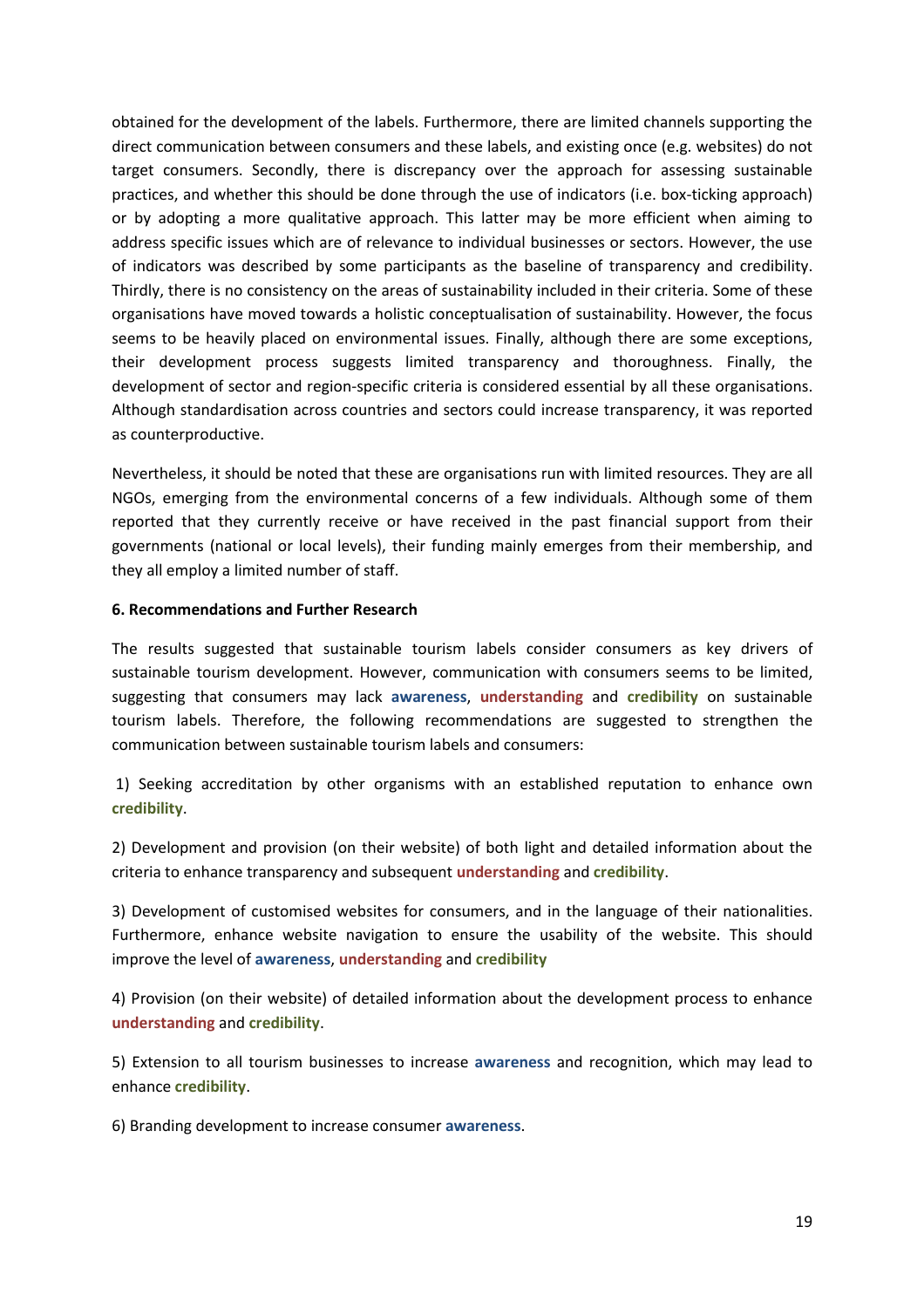7) Work towards the integration of information about sustainable tourism labels in the "normal" distribution channels, and not only in "responsible" distribution channels. This will help increasing **awareness**.

Maintaining individual schemes across countries may be beneficial to reflect differences across countries. However, strengthening existing links among labels and developing this network further is highly recommended. Given the limited resources of these organisations this approach may be the only way to adopt the above recommendations. And this is of especial relevance for services like tourism, serving international consumers who may not be aware of labels operating in different countries.

Finally, it should be noted that these recommendations are based on the discussions with representatives of sustainable tourism labels. Further research should examine the actual awareness, understanding and motivations of consumers for engaging with sustainable tourism practices/labelling. It is expected that the findings will support the generation of more efficient educational and promotional material to facilitate consumer engagement into sustainable tourism practices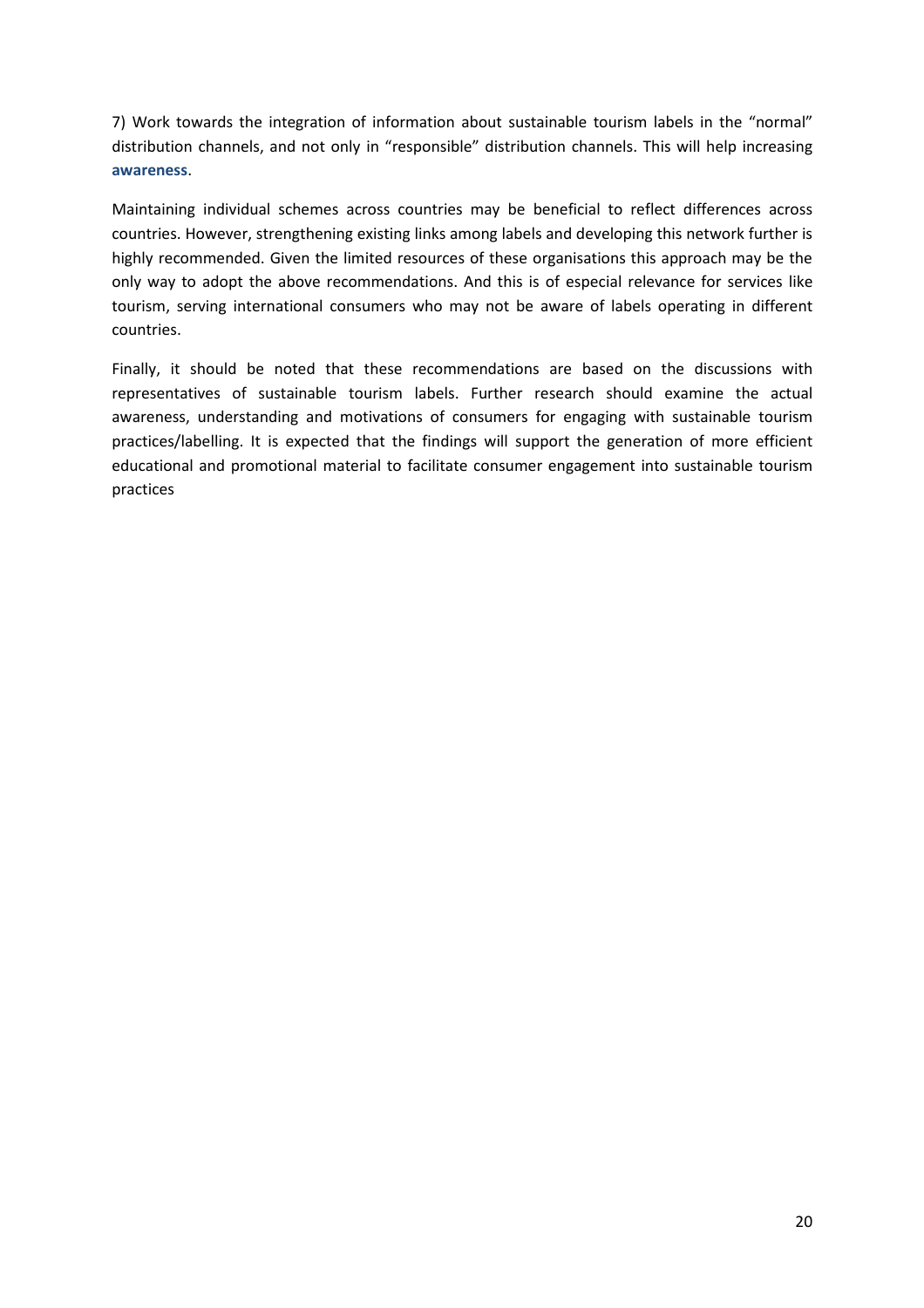#### **7. References**

Burkart, A.J. & Medlik, S. (1974). *Tourism: Past, Present and Future*. London:Heinemann

- Font, X. (ed.) (2001). *Tourism Ecolabelling: Certification and Promotion of Sustainable Management (pp 41-55)*. Oxon: CABI Publishing.
- Guba, E. G., & Lincoln, Y. S. (1994). Competing paradigms in qualitative research. In N. K. Denzin & Y. S. Lincoln (Eds.), *Handbook of qualitative research* (pp. 105-117). London: Sage.
- Harris, S.M. (2007). Does sustainability sell? Market responses to sustainability certification. *Management of Environmental Quality: An International Journal* 18(1), 50-60
- Hunter, C. (1995). On the need to re-conceptualise sustainable tourism development. *Journal of Sustainable Tourism 3(1995),* 155-165.
- Manaktola, K. & Jauhari, V. (2007). Exploring Consumer Attitude and Behaviour towards Green Practices in the Lodging Industry in India. *International Journal of Contemporary Hospitality Management*, 19(5), 364-377.
- Sharpley, R. (2001). The Consumer Behaviour Context of Ecolabelling. In Font, X.(ed.) *Tourism Ecolabelling: Certification and Promotion of Sustainable Management* (pp 41-55). Oxon: CABI Publishing
- VISIT (2004). Voluntary Initiatives for Sustainability in Tourism. Available at http://www.visit21.net/. Accessed on 7th December 2010.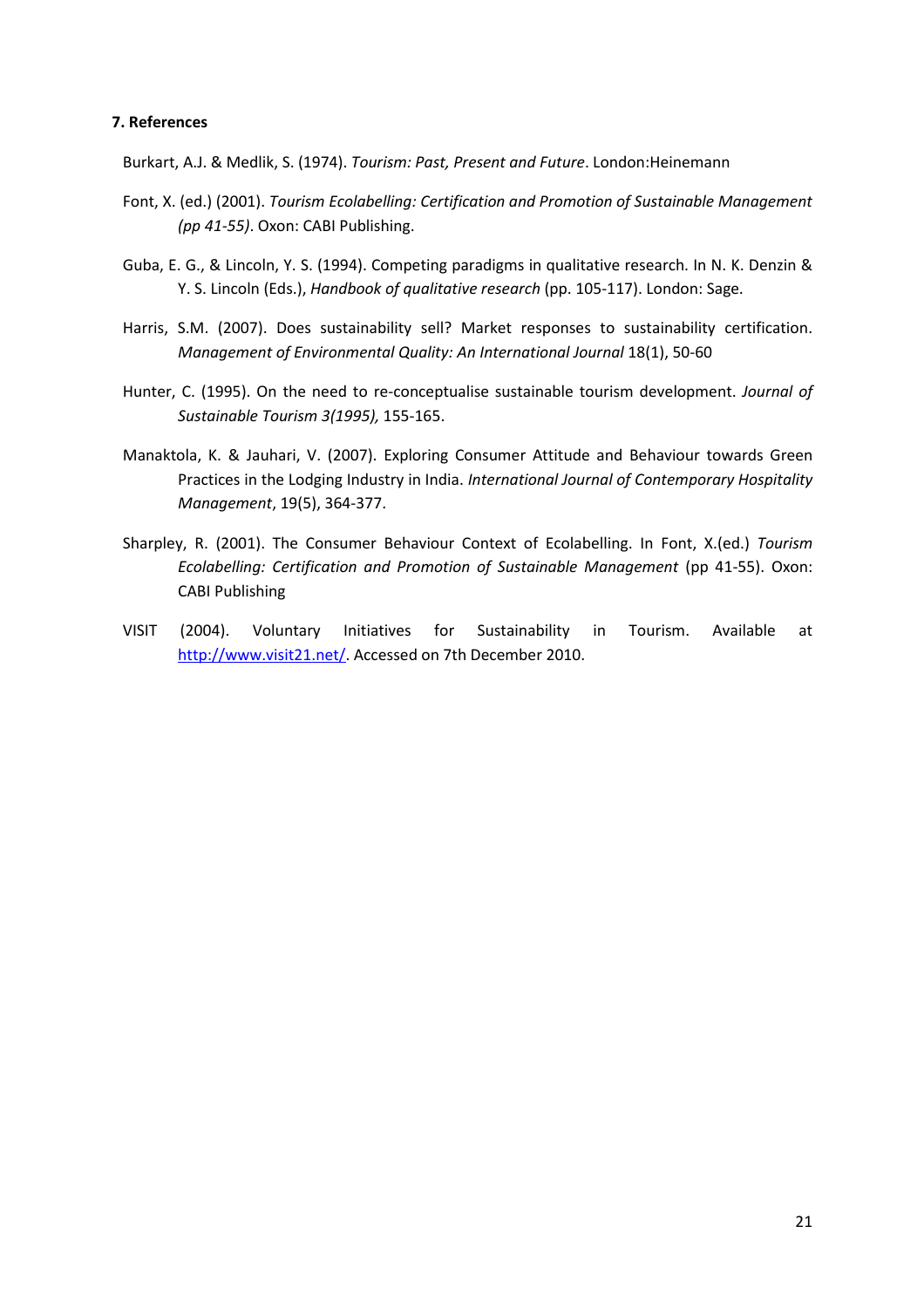**Appendix 1** 



## **Sustainable Tourism Labels to Educate and Inform Consumers**

#### **Draft Interview Questions**

Thank you very much for your interest in the project entitled "Sustainable Tourism Labels to Educate and Inform Consumers" and for your willingness to collaborate with us.

This is a draft introducing the themes that we will be covering through our interview. The format corresponds to a semi-structured interview. Therefore, while the points below will be guiding our conversation, I will welcome any further information about the scheme that you may be willing to share with us.

For your information the main aim of the project is to explore the views that certifiers of sustainable tourism labels have on consumers' involvement. And the specific objectives are:

- To get an insight into the level of awareness that sustainable tourism label certifiers have about the potential consumers of the products they label.

- To explore the level of consumer education which is currently undertook by sustainable tourism label certifiers.

- To examine the perceived benefit and limitations that these certifiers have on engaging consumers in the development of their labels.

The following lines collect the main points that we aim to cover during our interview.

Kind Regards,

**Dr. Sofía Reino School of Business, Enterprise and Management Queen Margaret University, Edinburgh**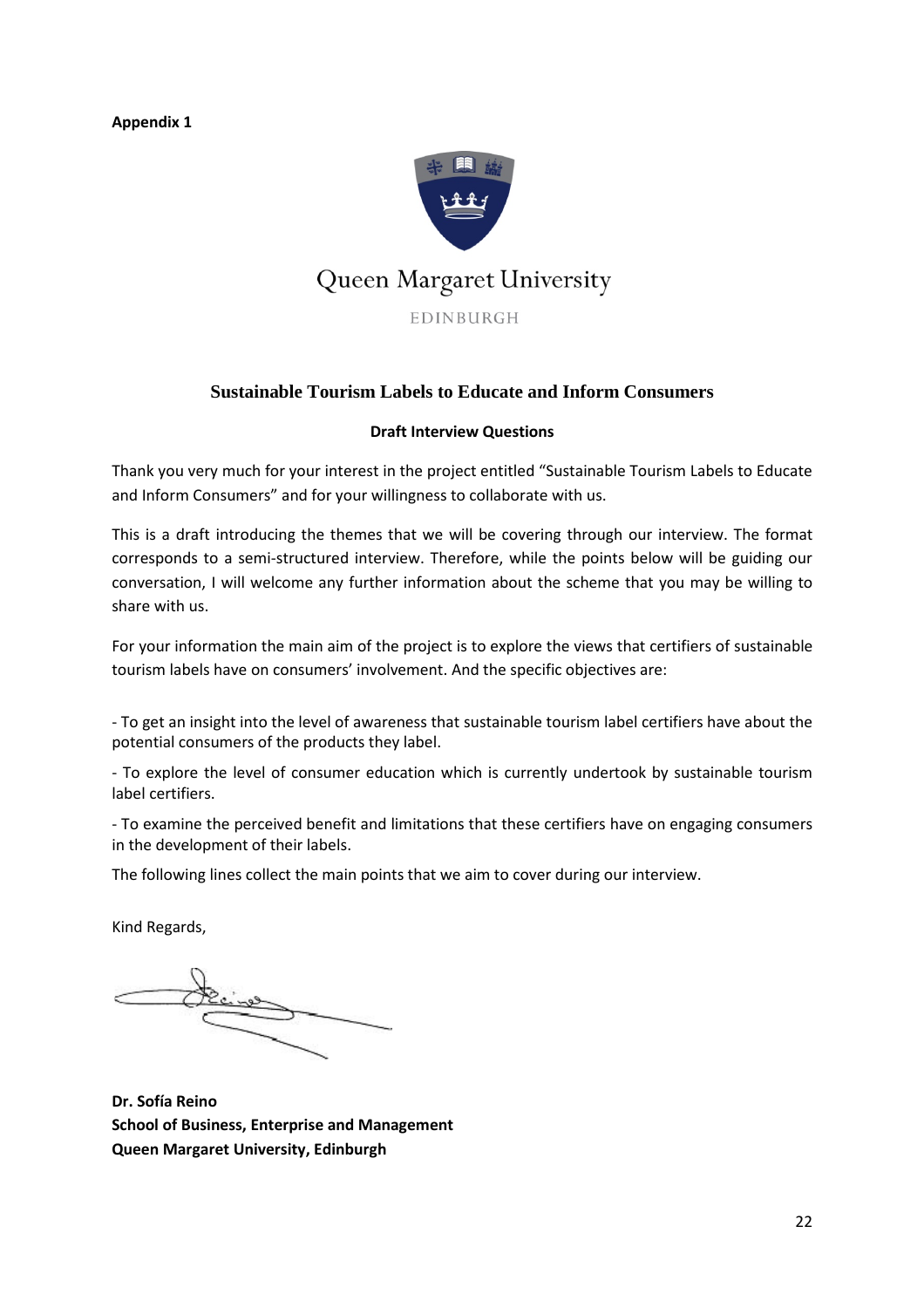#### **1 – Nature, Background and Principles of the Scheme**

- Where the idea came from? Who was the initiator?
- What is the main aim of your eco-label?

- What areas of sustainable development does your eco-label cover? Does it cover any economical and social aspects? Can you tell us some examples of how these areas are covered?

- What type of businesses do you accredit?

#### **2 – The Scheme Development Process**

- How was the eco-label developed?
- Where are the roots of the eco-label?
- How did you make decisions about the areas and approach of the eco-label?
- Did you take examples from other labels? If so, which?
- Did it build upon any other certifier? E.g. ISO, Green Globe?
- Did you hold an experts' panel? If so, who was included in this? Did any consumer participate?

#### **3 – Drivers of Adoption by Businesses**

- What do you think are the reasons driving the adoption of your eco-label by businesses?

- What do you think is the answer to sustainable tourism development: further involvement by consumers or governments?

#### **4- Views on Consumer Involvement**

- What are your views on consumer involvement into sustainable tourism development? Do you think that this is taking place?

- How relevant do you think that consumer involvement is for sustainable tourism development?

- How relevant do you think that eco-labels are to consumers? Do you think that they actually use information about eco-labels for making decisions about travelling? What do you think are the reasons for this involvement/ lack of involvement?

- How knowledgeable do you think that consumers are in the area of eco-labelling?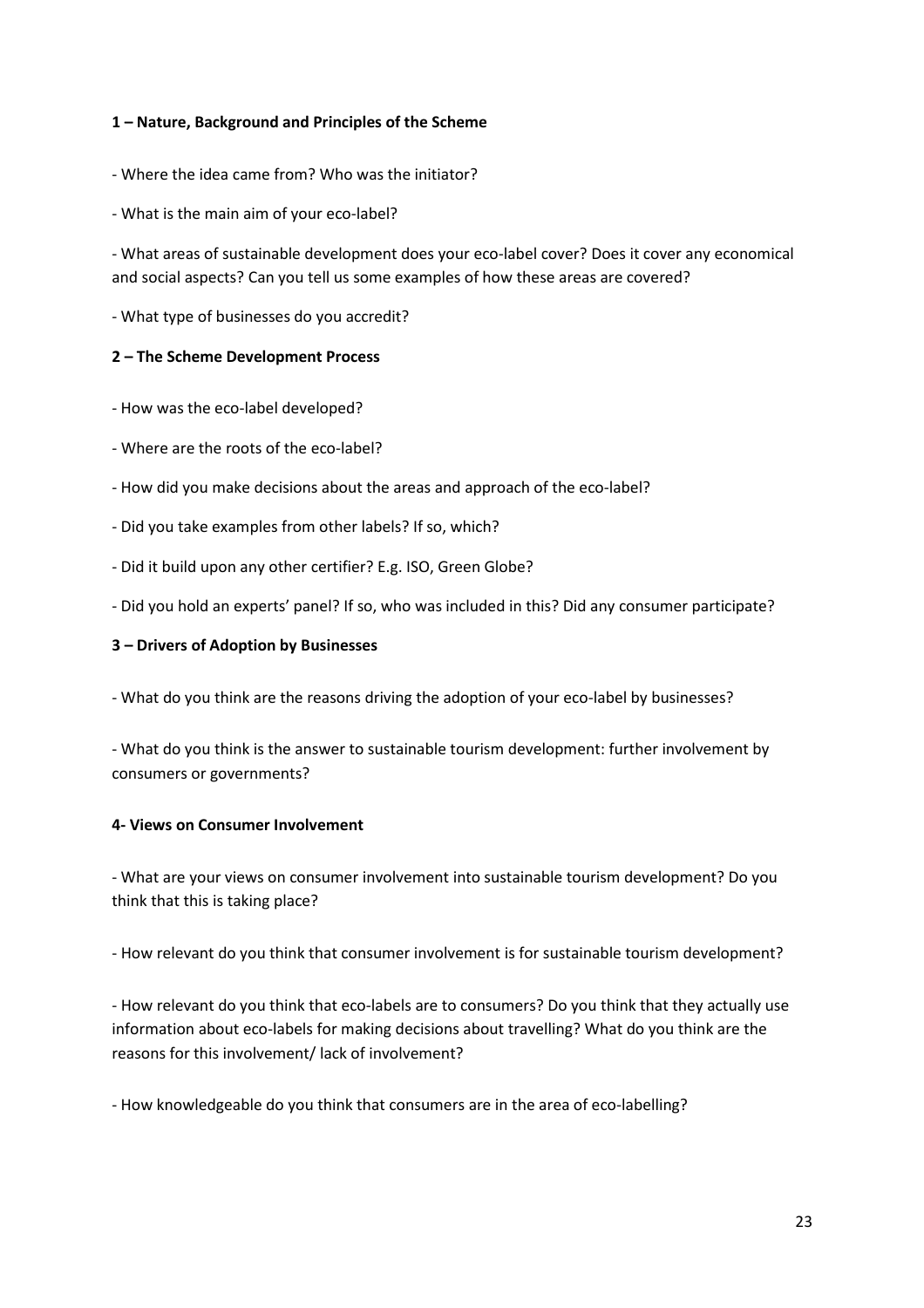### **5 – Communication with Consumers**

- Have you (or your organisation) undertaken at any stage any research into consumers' views?

- Do you have a quality system in place for reviewing your scheme? If so, does this involve consumers' feedback at any stage?

- Do you provide customers with information regarding the scheme? If so, how do you do this?

#### **6- Trends and Issues of Tourism Eco-labelling**

- How do you see tourism eco-labels evolving? What are the main trends?

- Are there any important threats to their development? If so, which ones? And opportunities?

- Can you see their adoption growing? If so, can you make any estimation of how this might grow?

- Do you see scope for your organisation expanding their accreditation to other types of businesses? If so, which ones?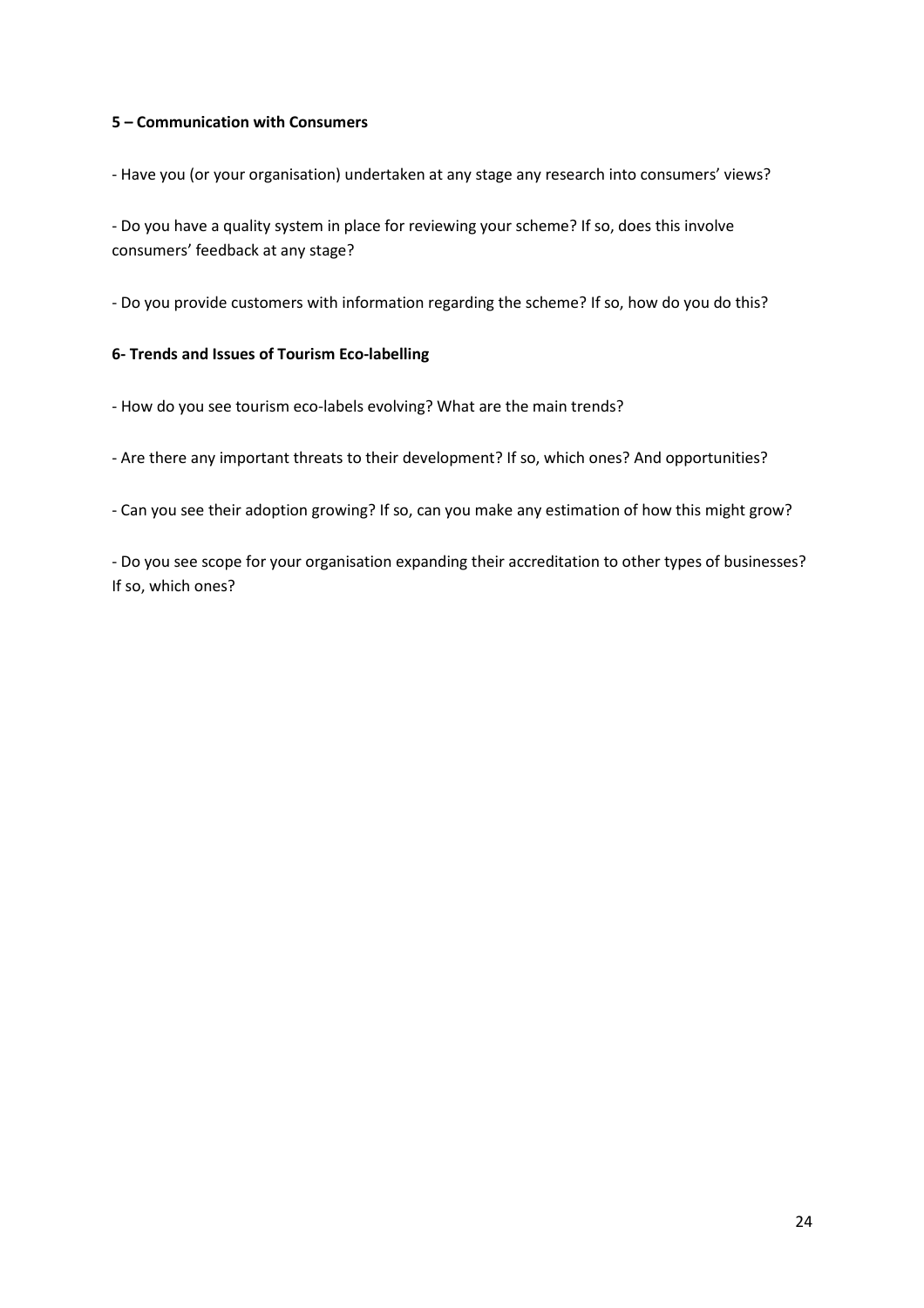#### **Appendix 2**



## Queen Margaret University EDINBURGH

#### Information Sheet for Potential Participants

My name is Dr. Sofia Reino and I am a Lecturer in Tourism, Hospitality and Events from the School of Business, Enterprise and Management at Queen Margaret University in Edinburgh. And I am the principal researcher of a small research project, entitled "Sustainable Tourism Label to Educate and Inform Consumers".

This small project is a preliminary study into sustainable tourism labelling. The findings are expected to be of value by themselves, but very importantly, they will also inform the research approach of a three-year study. The aims of the long term study are to examine consumers' understanding of sustainable tourism practices and sustainable tourism labelling. It is expected that this will support the generation of more efficient educational and promotional material for engaging consumers into sustainable tourism practices.

With this longer term project in mind, the current preliminary study aims to explore the views that certifiers of sustainable tourism labels have on consumer's involvement. In order to achieve this main aim, the following points outline the main objectives of this project:

- To get an insight into the level of awareness that sustainable tourism label certifiers have about the

potential consumers of the products they label.

- To explore the level of consumer education which is currently undertook by sustainable tourism label

certifiers.

- To examine the perceived benefit and limitations that these certifiers have on engaging consumers in the development of their labels.

The findings of this current project will be of use to tourism eco-labels taking place in this study, as they will help them to identify potential areas of development as regards to consumer involvement.

This project is being funded by The Carnegie Trust for the Universities of Scotland.

I am looking for volunteers to participate in the project. Due to the nature of the research and in order to ensure the use of a consistent criterion for selection, potential participants will represent a former member of the Voluntary Initiative for Sustainability in Tourism (VISIT) eco-label.

If you agree to participate in the study, you will be asked to participate in a face-to-face interview. The researcher is not aware of any risks associated with the study. The whole procedure should take no longer than 1 hour. You will be free to withdraw from the study at any stage and you would not have to give any reason.

All data will be anonymised as much as possible, but you may be identifiable from tape recordings of your voice. Your name will be replaced with a participant number, and it will not be possible for you to be identified in any reporting of the data gathered.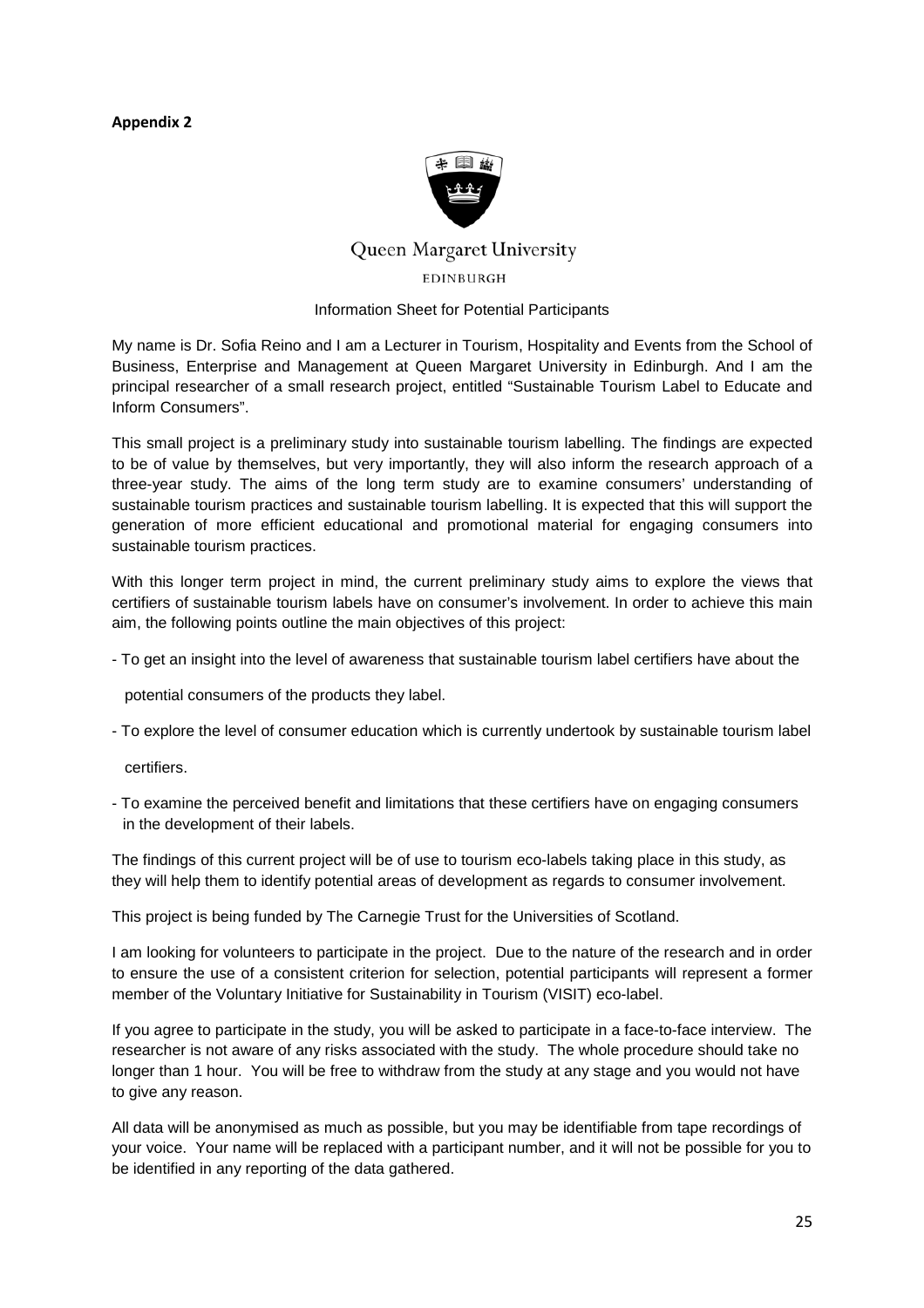The results will be published in a report and they may also be presented to a journal and/or at a conference.

If you would like to contact an independent person, who knows about this project but is not involved in it, you are welcome to contact Mr. Trevor Laffin. His contact details are given below.

If you have read and understood this information sheet, any questions you had have been answered, and you would like to be a participant in the study, please now see the consent form.

Contact details of the principal researcher

| Name of researcher: | Dr. Sofia Reino                               |
|---------------------|-----------------------------------------------|
| Address:            | Lecturer (Tourism, Hospitality and Events)    |
|                     | School of Business, Enterprise and Management |
|                     | Queen Margaret University, Edinburgh          |
|                     | Queen Margaret University Drive               |
|                     | Musselburgh                                   |
|                     | East Lothian EH21 6UU                         |
| Email / Telephone:  | sreino@qmu.ac.uk / +44 (0) 131 474 0000       |

|  | Contact details of the independent adviser |
|--|--------------------------------------------|
|--|--------------------------------------------|

| Name of adviser:   | Mr. Trevor Laffin                                                                                      |
|--------------------|--------------------------------------------------------------------------------------------------------|
| Address:           | Academic Director (Tourism, Hospitality and Events)                                                    |
|                    | School of Business, Enterprise and Management<br>Queen Margaret University, Edinburgh                  |
|                    | Queen Margaret University Drive<br>Musselburgh<br>East Lothian EH21 6UU                                |
| Email / Telephone: | $t\left  \frac{\text{diffin} \mathcal{Q}}{\text{qmu} \cdot \text{acc}} \right $ , 444 (0) 131 474 0000 |